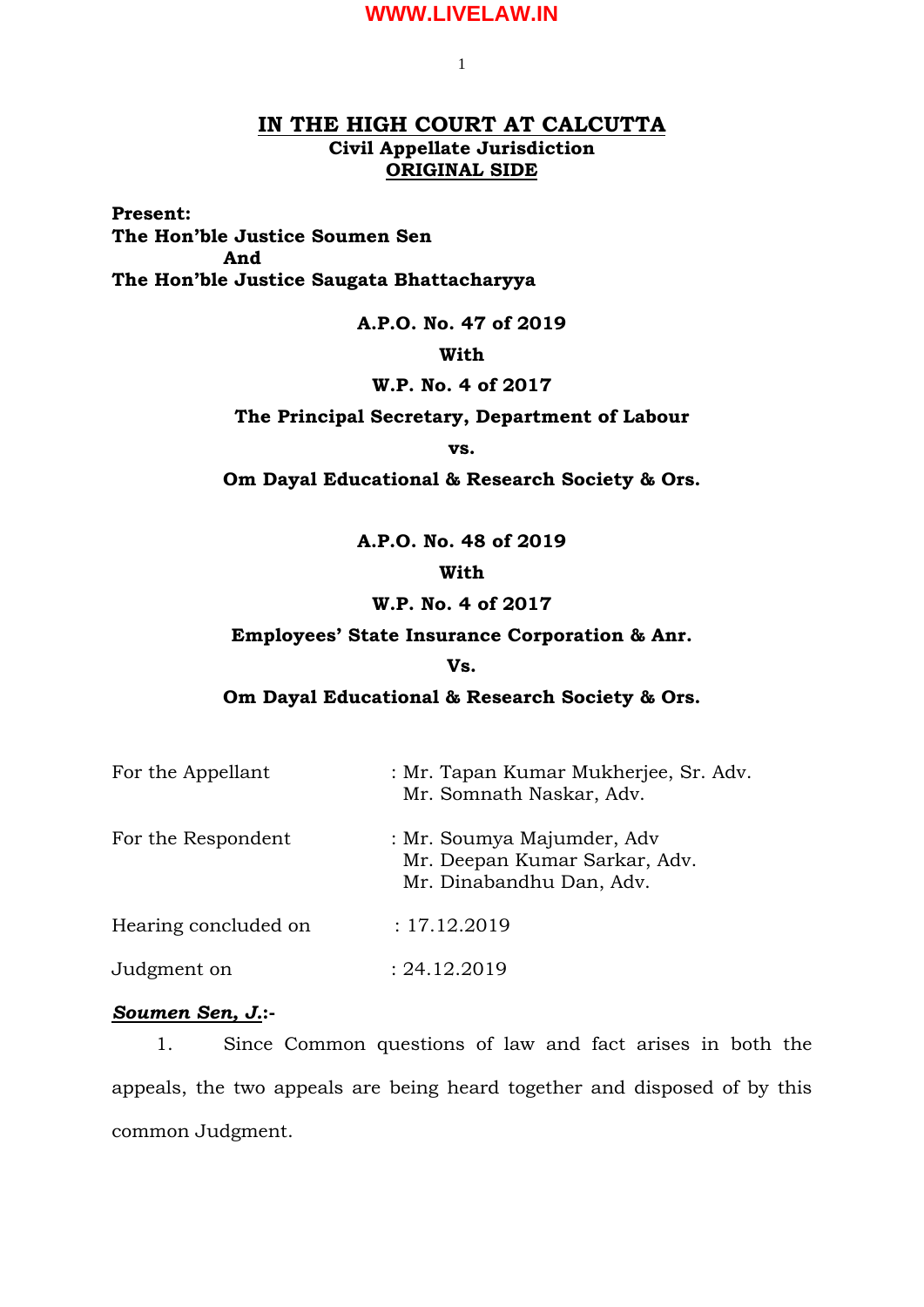$\overline{2}$ 

2. Both the appeals arise out of a judgment and order dated September 13, 2018, passed by the learned Single Judge of this High Court in the writ petition filed by the respondents, being W.P. No. 4 of 2017.

#### **Summary of Facts**

3. The facts of these appeals, so far as relevant, are stated hereinafter:

The respondent-writ petitioners say they are a charitable and educational society which manages Delhi Public School Ruby Park, Kolkata and Delhi Public School, Durgapur. They challenged two notifications published in the Kolkata Gazette dated August 28, 2006 and February 10, 2011 by the Labour Department, Government of West Bengal, whereby in exercise of powers conferred under subsection (5) of Section 1 of the Employees' State Insurance Act, 1948 (hereinafter "the said 1948 Act"), inter alia, with approval from the Central Government, the Labour Department extended the provisions of the said 1948 Act to, inter alia, educational institutions (including public, private, aided or partially aided) run by individuals, trusts, societies, or other organisations. The respondent-writ petitioners have also paid certain sums to the Employees' State Insurance Corporation pursuant to the said notifications.

4. The learned Single Judge, in the impugned judgment, has stated that the argument that the institutions of the respondent-writ petitioners were a 'commercial establishment' under Section 2(2) of the West Bengal Shops and Establishments Act, 1963 and carrying on business,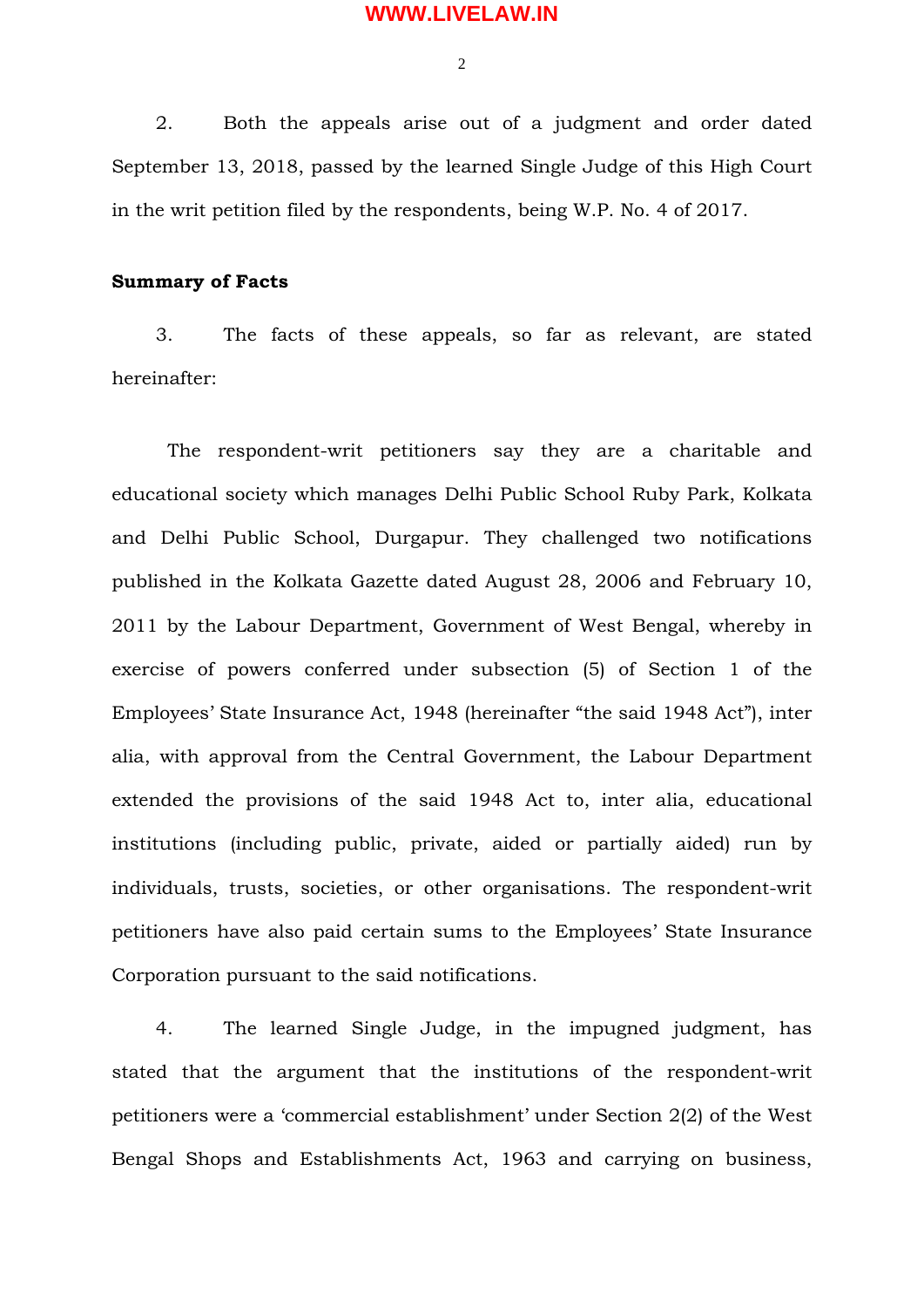3

trade, profession, or any work in connection with, or incidental to, or ancillary to any business, trade, or profession, could not be accepted. His Lordship has stated that the Supreme Court in *Employees' State Insurance Corpn. v. R.K. Swamy & Ors.,* **(1994) 1 S.C.C 445** was dealing with the contention of advertising agencies claiming to not be 'shops' for the purposes of the Employees Insurance Act, 1948 being applicable to them. The Supreme Court, the learned Single Judge stated, went on to negate that contention in paragraph 14 of the judgment to state that the said 1948 Act would include the advertising agencies within the meaning of the word 'shop'. It is stated in the judgment that, when the Supreme Court in *Bangalore Turf Club Ltd. v. Employees' State Insurance Corpn.,* **(2014) 9 S.C.C. 657** gave a wide meaning to the term 'establishment' in Section 1(5) of the said 1948 Act at paragraph 35 of the judgment, it meant that the said term would include any place where business is conducted. The learned Single Judge went on to state that the judgment of a learned Single Judge of the Karnataka High Court in *Management of Independent C.B.S.E. Schools Assocn. Karnataka v. Union of India,* **I.L.R. 2012 Kar. 2664**, where it was held that the word 'otherwise' used in Section 1(5) of the said 1948 Act could not be given restrictive meaning by applying the principles of *ejusdem generis*, was *per incurium* since the Supreme Court's Judgment in *R & B Falcon (A) Pty. Ltd. v. Commr. Of Income Tax,* **(2008) 12 S.C.C. 466**, where it was held that the phrase "or otherwise" when following an enumeration of particulars was to be construed restrictively, was not considered. Therefore, the learned Single Judge held that the educational institutions run by the respondent-writ petitioners could not be placed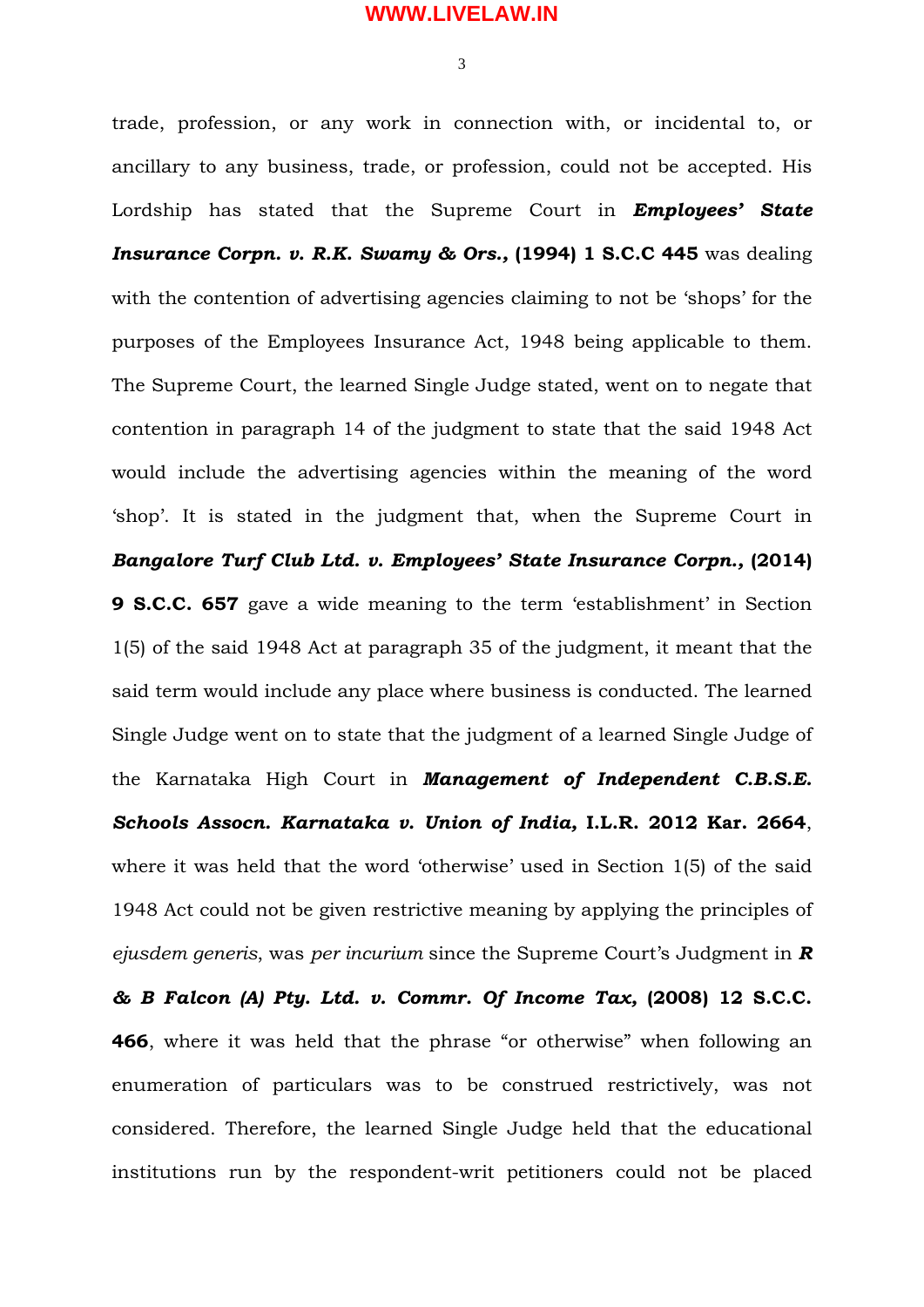4

within the ambit of the said 1948 Act by the said notifications issued by the Labour Department, Government of West Bengal dated August 28, 2006 and February 10, 2011, and, accordingly, set aside the notification of the State Government extending the provisions of the Employees' State Insurance Act, 1948 to an educational institution. The learned Single Judge also directed the Employees' State Insurance Corporation to refund any amounts that had been deposited by the respondent-writ petitioners pursuant to the aforesaid notifications within six weeks from the date the order was passed.

### **Submissions of the Parties in Appeal**

5. Mr. Tapan Kumar Mukherjee, the learned Senior Counsel for the appellants, submits that the said 1948 Act was made by Parliament under entry 23, 24 of List III of the 7<sup>th</sup> Schedule of the Constitution of India, which provides that Parliament has the power to make law for the purposes of social security, social insurance and maternity benefits to employees. Therefore, it is argued, that the said 1948 Act is made with a social welfare objective in mind, so it cannot be said that the said 1948 Act is not applicable to the institutions run by the respondent-writ petitioners without considering the scheme and objects of the said 1948 Act. The learned Senior Counsel submits that the impugned order relies on *R & B Falcon (supra)* at paragraphs 23-26, where Section 115(WB) of the Income Tax Act, 1961 was being considered. The interpretation of a taxation statutes like the Income Tax Act cannot be made applicable, according to the learned Senior Counsel, to welfare legislation like the said 1948 Act which is a beneficial legislation, as has been held in *Bangalore Turf Club (supra)* at paragraphs 17-21 and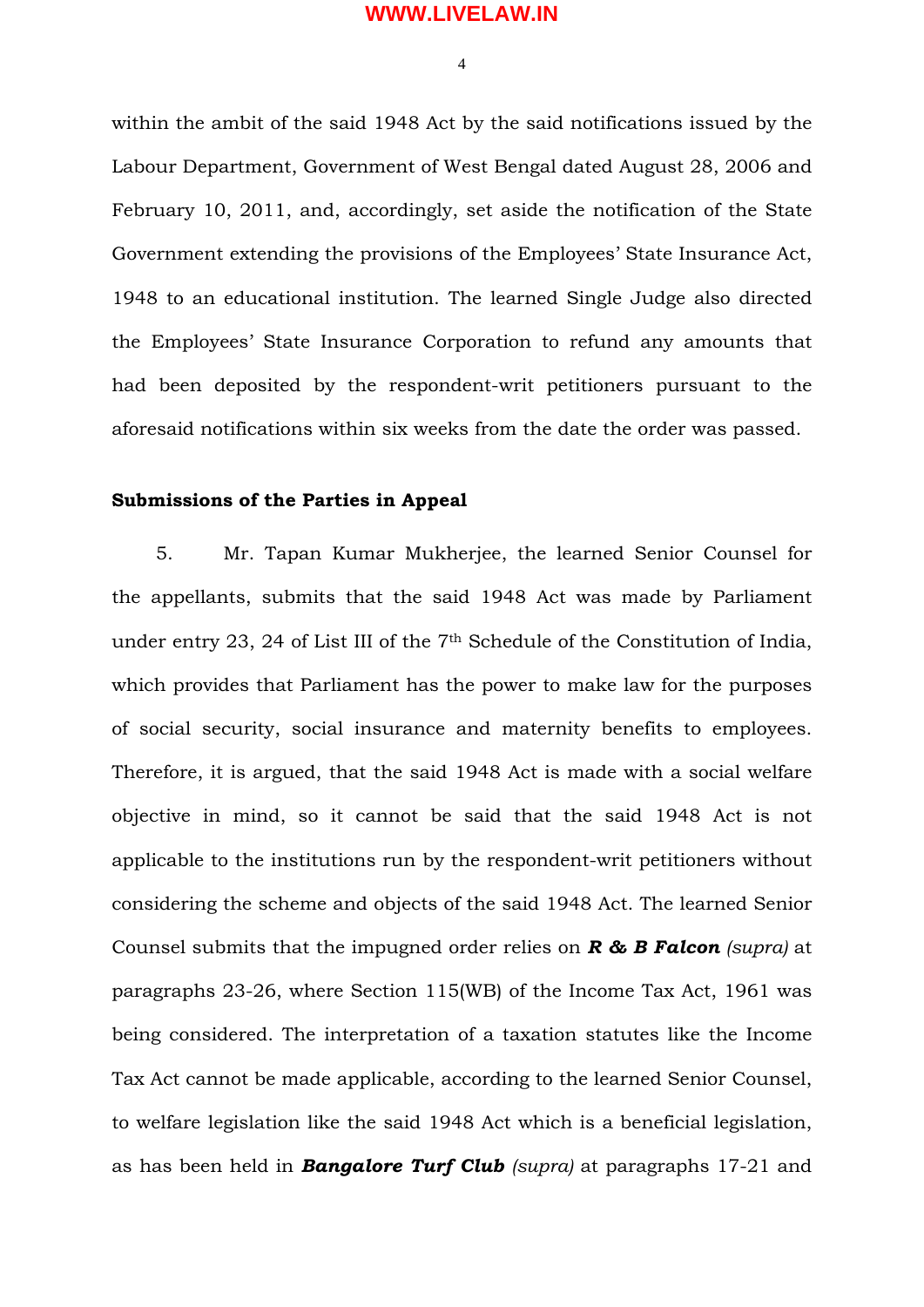5

35 and *Steel Authority of India Ltd. v. National Union Water Front Worker,* **(2001) 7 S.C.C. 1** at paragraphs 9 and 25.

6. The learned Senior Counsel submits that the applicability of the said 1948 Act, which is a beneficial legislation, has to be interpreted for the benefit of the employees of any given institution in cases of ambiguity, otherwise the object of the Act would be defeated. According to Mr. Mukherjee, the learned Single Judge in the impugned order has, without consideration of the object and purpose of the Act, held the notifications inapplicable to the institutions of the respondent-writ petitioners. Mr. Mukherjee further submits that the learned Single Judge in the impugned order only considered paragraph 25 of the Hon'ble Supreme Court's judgment in *T.M.A. Pai Foundation & Ors. v. State of Karnataka &* **Ors., (2002) 8 S.C.C. 481**, whereas 11 questions were framed in the said case, and at paragraph 161 of the aforesaid judgment, it was held that the right of all citizens to set up educational institutions was subject only to Articles 19(6) and 26(a) of the Indian Constitution. The impugned notifications had been issued in exercise of the State's powers under Article 19(6) of the Indian Constitution and, as such, the learned Single Judge committed an error in relying only on one paragraph of the aforesaid judgment. The ratio of a judgment has to be decided by considering the issues that were decided by that judgment instead of placing reliance on a particular paragraph for a proposition of law since a judgment cannot be read as a statute. This full consideration of the judgment in *T.M.A. Pai*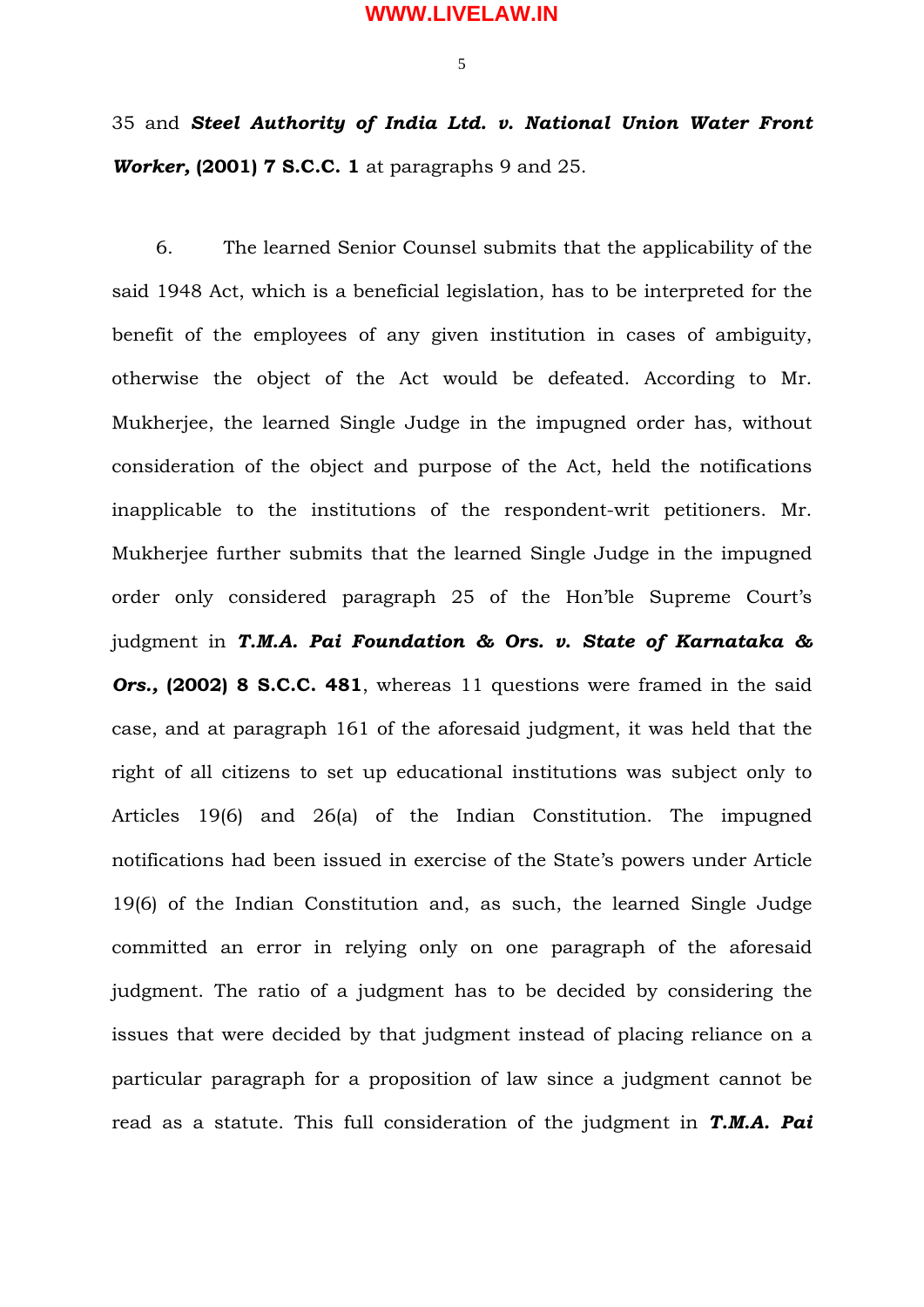6

*Foundation (supra)*, Mr. Mukherjee argues, has not been carried out by the learned Single Judge in the impugned order.

7. The learned Senior Counsel submits that the interpretation of the said 1948 Act to not include the institutions of the respondent-writ petitioners' within Section 1(5) of the said 1948 Act is contrary to the settled principle of law that interpretation of beneficial legislation should give effect to the intent of the legislator and the purpose of the Act, as has been held in *Indian Handicrafts Emporium & Ors. v. Union of India & Ors.,* **(2003) 7 S.C.C. 589** at paragraphs 98-102. Ultimately, the learned Senior Counsel submits that the Karnataka High Court in *Management of Independent C.B.S.E. Schools (supra)* has accepted these arguments and has specifically held that the said 1948 Act applies to educational institutions as well.

8. Per contra, Mr. Soumya Majumder, learned counsel for the respondent-writ petitioners, submits that, firstly, it would appear that for public and aided educational institutions the government has not applied the said 1948 Act, with the public and aided schools being brought under the coverage of the "Swastha Sathy Scheme". So the employees of government-aided and public schools are, therefore, governed by the said scheme and not by the said 1948 Act, and it is not the case of the State Government that both the said scheme and the said 1948 Act are to be extended to the employees of government-aided and public schools. In this regard, the learned counsel draws our attention to the notifications of the State Government issued on February 25, 2016 and September 06, 2017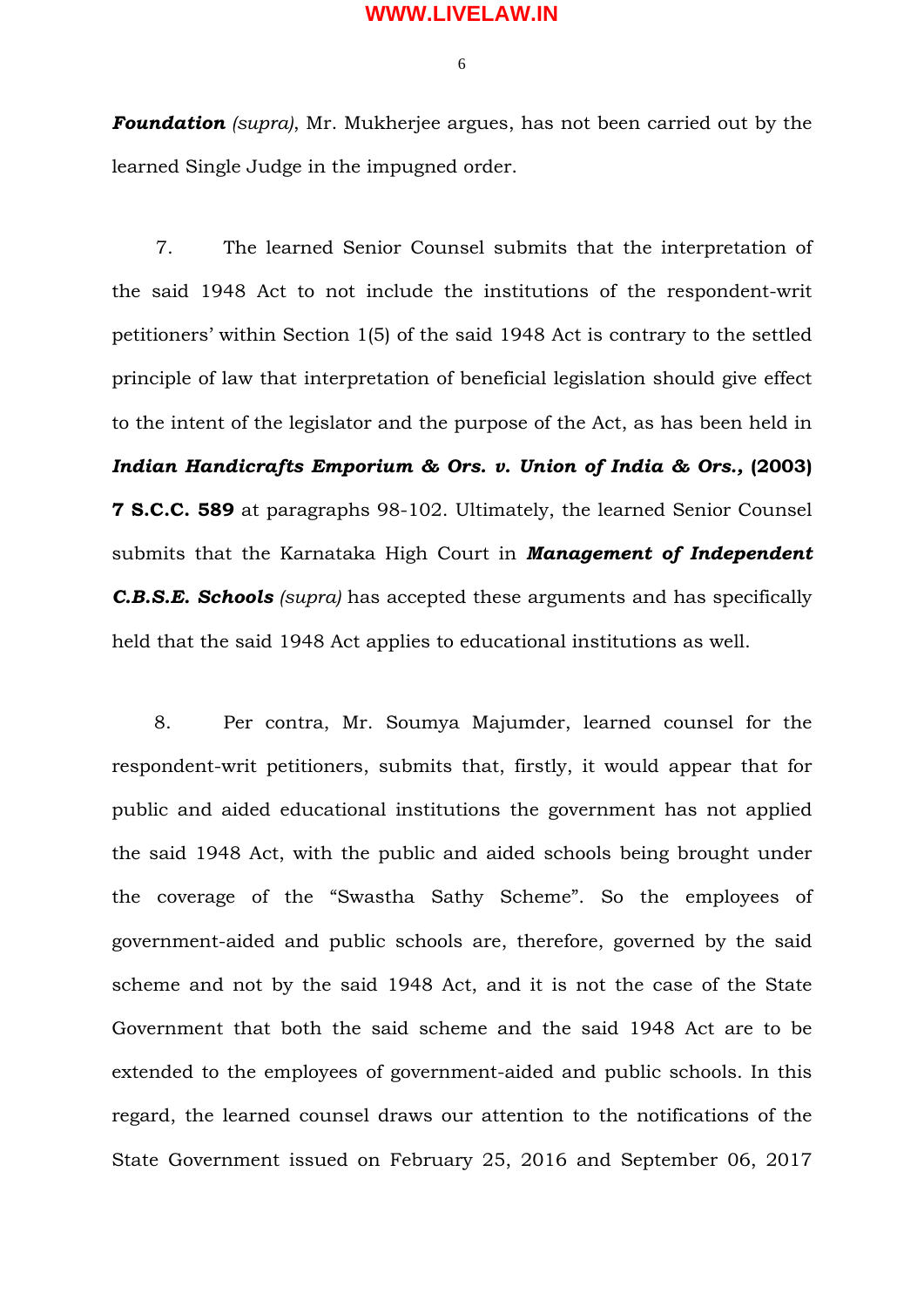7

extending the said scheme to teaching and non-teaching staff of primary and secondary schools.

9. Secondly, the learned counsel submits that Section 1(4) of the said 1948 Act primary applies to factories. According to the learned counsel, it was through Amending Act No. 29 of 1989 that the applicability of the said 1948 Act to an 'establishment' other than factories was introduced. Therefore, the legislature's intention behind introducing the said two provisos in Sections 1(4) and 1(5) of the said 1948 Act can be reckoned with by examining the Statement of Objects and Reasons accompanying Amending Act No. 29 of 1989. The learned counsel submits that while the said 1948 Act does not define the terms 'establishment', Regulation 2(i) of the E.S.I. (General) Regulations, 1950 defines the expression "factory or establishment". Therefore, it is clear that the word 'establishment' was not intended to include anything and everything which is not akin to the activities of a factory, otherwise the definition clause in the said Regulation 2(i) would not contain the expression "factory or establishment". The learned counsel submits that when this is read with the external aid of the Statement of Objects and Reasons accompanying the 1989 Amendment Act, the word 'establishment' cannot mean a place where any type of activity is conducted, but must be read in the context of Section 1(5) to mean a place where such activities are commercial, industrial, or agricultural in nature. The learned counsel submits that this is confirmed by a perusal of the entire scheme of the said 1948 Act. The learned counsel distinguishes the judgment in *Bangalore Turf Club (supra)* by stating that the Court therein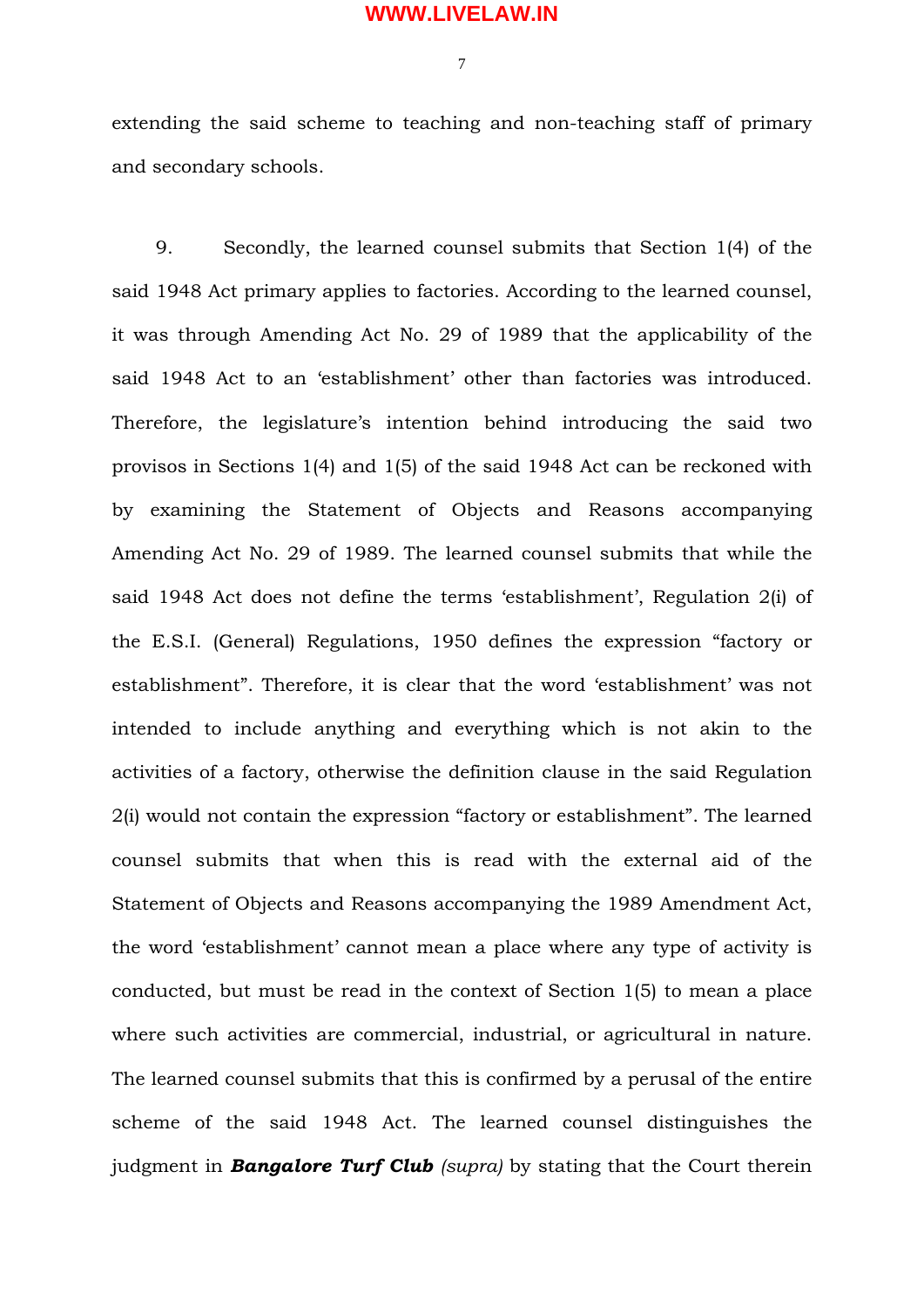8

was considering the term 'establishment' in the context of the definition of the word 'shop'. The learned counsel further argues that under Sections 2(2) and 2(5) of the West Bengal Shops and Establishments Act, 1963, the word 'establishment' refers to premises which carry on any business, trade, or profession. The same is also the case under Section 2(4) of the West Bengal Regulation of Recruitment in State Government Establishments and Establishments of Public Undertakings, Statutory Bodies, Government Companies and Local Authorities Act, 1999. Even a very wide meaning being given to the word 'establishment' in accordance with these statutes would not bring an educational institution within the ambit of the said 1948 Act since education is not a business, trade or profession but a charitable activity, as has been held in *T.M.A. Pai Foundation (supra)* at paragraphs 15, 16, 20 and 21 and *P.A. Inamdar & Ors. v. State of Maharashtra & Ors.,* **(2005) 6 S.C.C. 537** at paragraphs 48 and 70, and *Modern Dental College and Research Centre & Ors. v. State of M.P. & Ors.,* **(2016) 7 S.C.C. 353** at paragraph 86.

10. The learned counsel argues that the expression "or otherwise" appearing after the phrase "industrial, commercial and agricultural" must receive *ejusdem generis*/*noscitur a sociis* interpretation. In support of this point, counsel places reliance on *R & B Falcon (supra)* at paragraphs 24, 25 and 26, and *George Da Costa v. Controller of Estate Duty in Mysore, Bangalore,* **A.I.R. 1967 S.C. 849** at paragraph 6. Finally, the learned counsel distinguishes the judgment of the Karnataka High Court in *Management of C.B.S.E. Schools (supra)* by stating that the judgment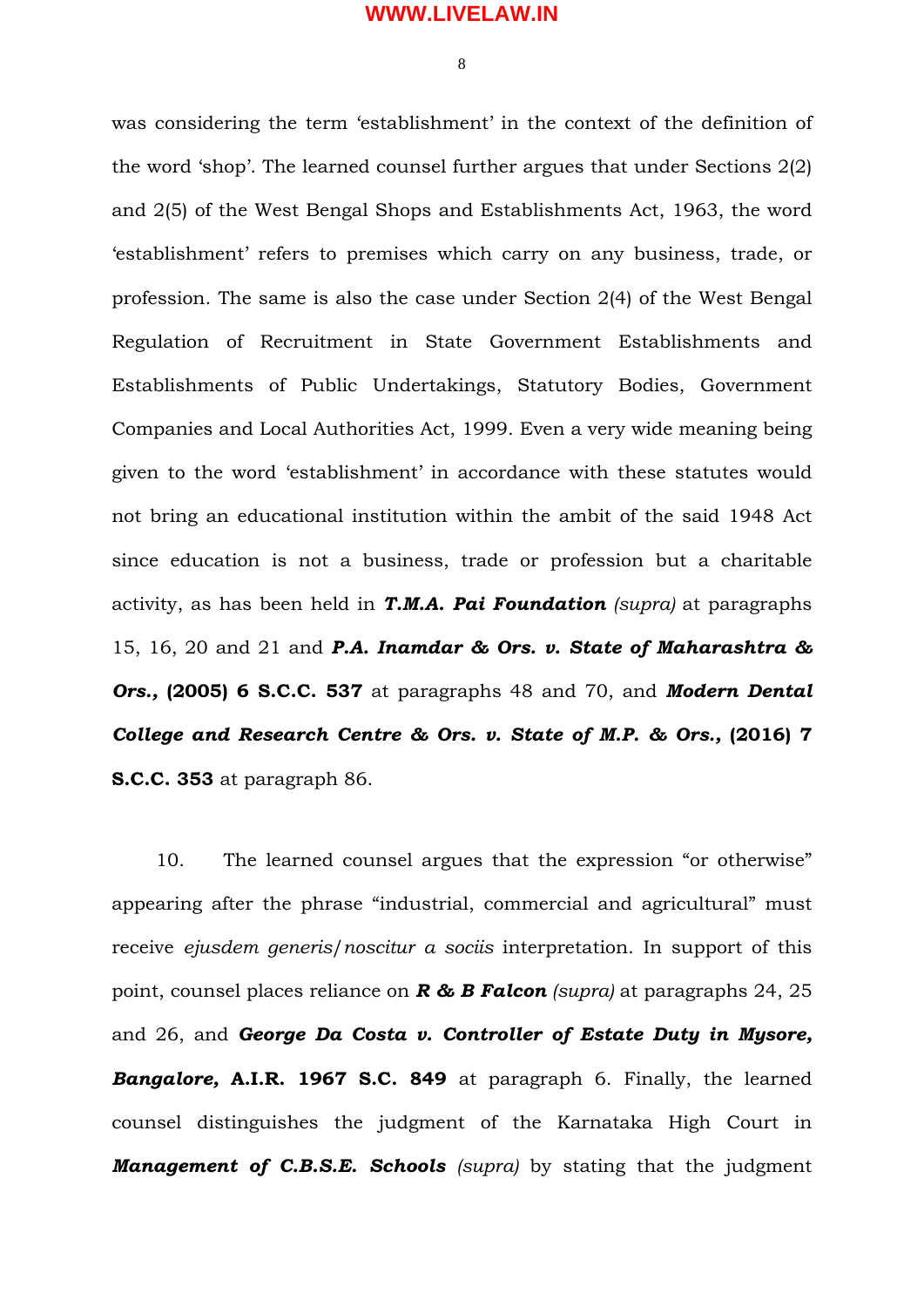$\overline{Q}$ 

therein was not considering whether an educational institution is an establishment or not but was only considering the issue of whether employees of educational institutions could be brought within the purview of the said 1948 Act.

11. In reply, Mr. Tapan Kumar Mukherjee stresses that Section 2(24) of the said 1948 Act states that words and expressions used but not defined in the said 1948 shall have the meanings assigned to such expressions or words in the Industrial Disputes Act, 1947. Mr. Mukherjee states that the expression 'industry' is defined in Section 2(j) of the Industrial Disputes Act as including educational, scientific and research training institutions. Therefore, educational institutions may be included within the meaning of 'industrial' in Section 1(5) of the said 1948 Act, and this point was not considered by the learned Single Judge. Mr. Mukherjee submits that the expression 'or otherwise' in Section 1(5) of the said 1948 Act must be interpreted liberally and not by an application of the rule of *ejusdem generis*, since such a phrase is supposed to extend and not limit. For this point, the learned Senior Counsel places reliance on the Constitution Bench judgment of the Supreme Court in *Lila Vati Bai v. State of Bombay,* **A.I.R. 1957 S.C. 521** at paragraphs 11 and 12. Mr. Mukherjee states that the ratio of the judgments relied upon by the respondent-writ petitioners in support of their argument that Section 1(5) should be interpreted *ejusdem generis* is inapplicable since the said 1948 Act is a beneficial legislation having regard to Articles 41, 43 and 47 of the Indian Constitution and the Statement of Objects and Reasons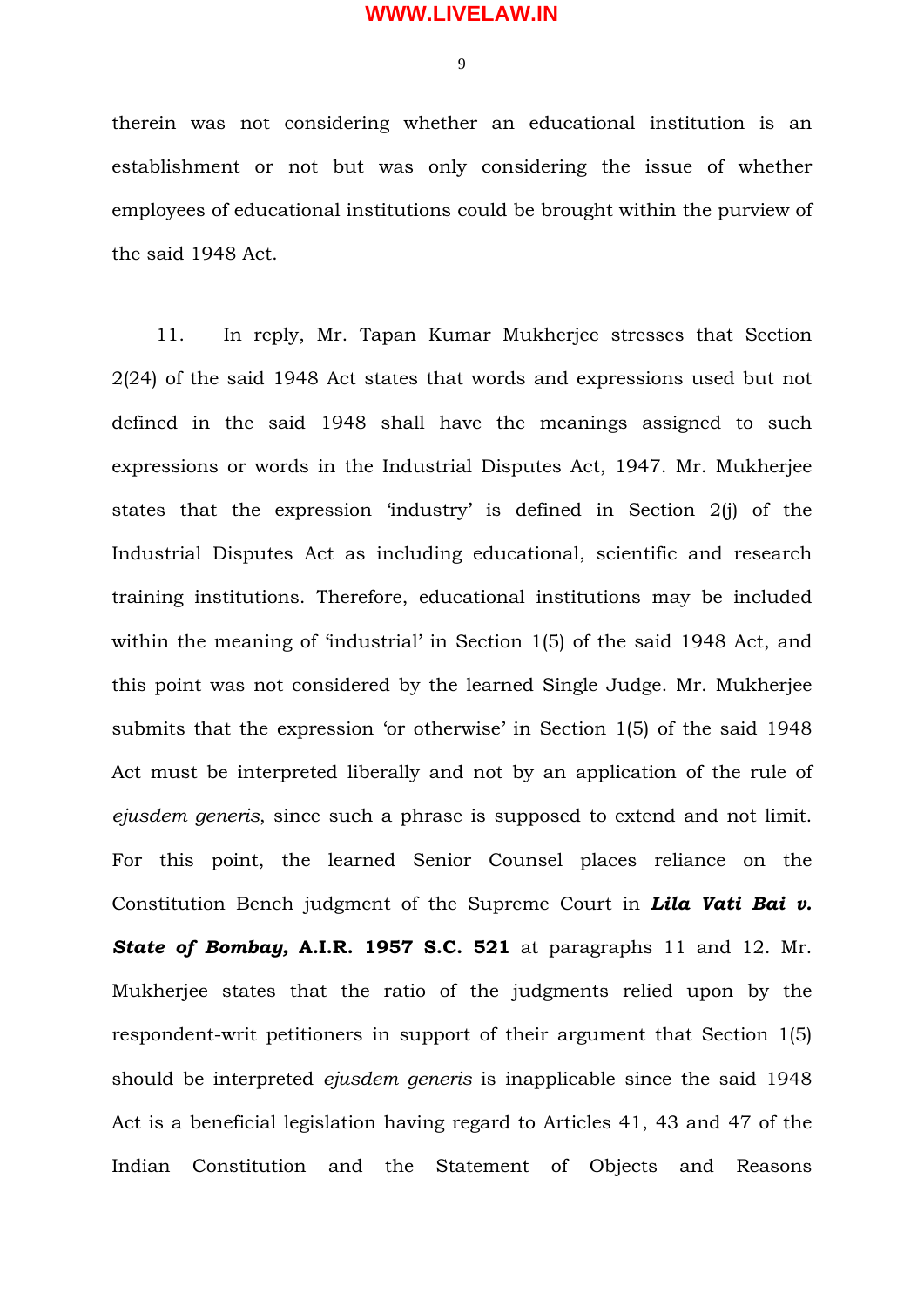10

accompanying the said 1948 Act along with the scheme of the said 1948 Act. Mr. Mukherjee argues that the cases that do apply are *Bangalore Turf Club (supra)* and *Indian Handicrafts Emporium (supra)*, which would support the proposition that educational institutions may be brought under Section 1(5) of the said 1948 Act.

## **Discussion of the Law and Issues**

12. The central issue in this appeal is whether the notifications that made the Employees' State Insurance Act, 1948 (hereinafter "the said 1948 Act") applicable to the respondent-writ petitioners' schools were *ultra vires* Section 1(5) of the said 1948 Act or not. Section 1(5) of the said 1948 Act states as follows:

"(5) The appropriate Government may, in consultation with the Corporation and where the appropriate Government is a State Government, with the approval of the Central Government, after giving one month's notice of its intention of so doing by notification in the Official Gazette, extend the provisions of this Act or any of them, *to any other establishment or class of establishments, industrial, commercial, agricultural or otherwise"* (emphasis added)

13. The notifications that made the said 1948 Act applicable to the respondent-writ petitioners' schools was based on the respondent-writ petitioners' schools being classified as falling within the ambit of Section 1(5) of the said 1948 Act. The key phrase we need to interpret here is "or otherwise". What we very specifically need to decide is whether this phrase can include the educational institutions like that of the respondent-writ petitioners.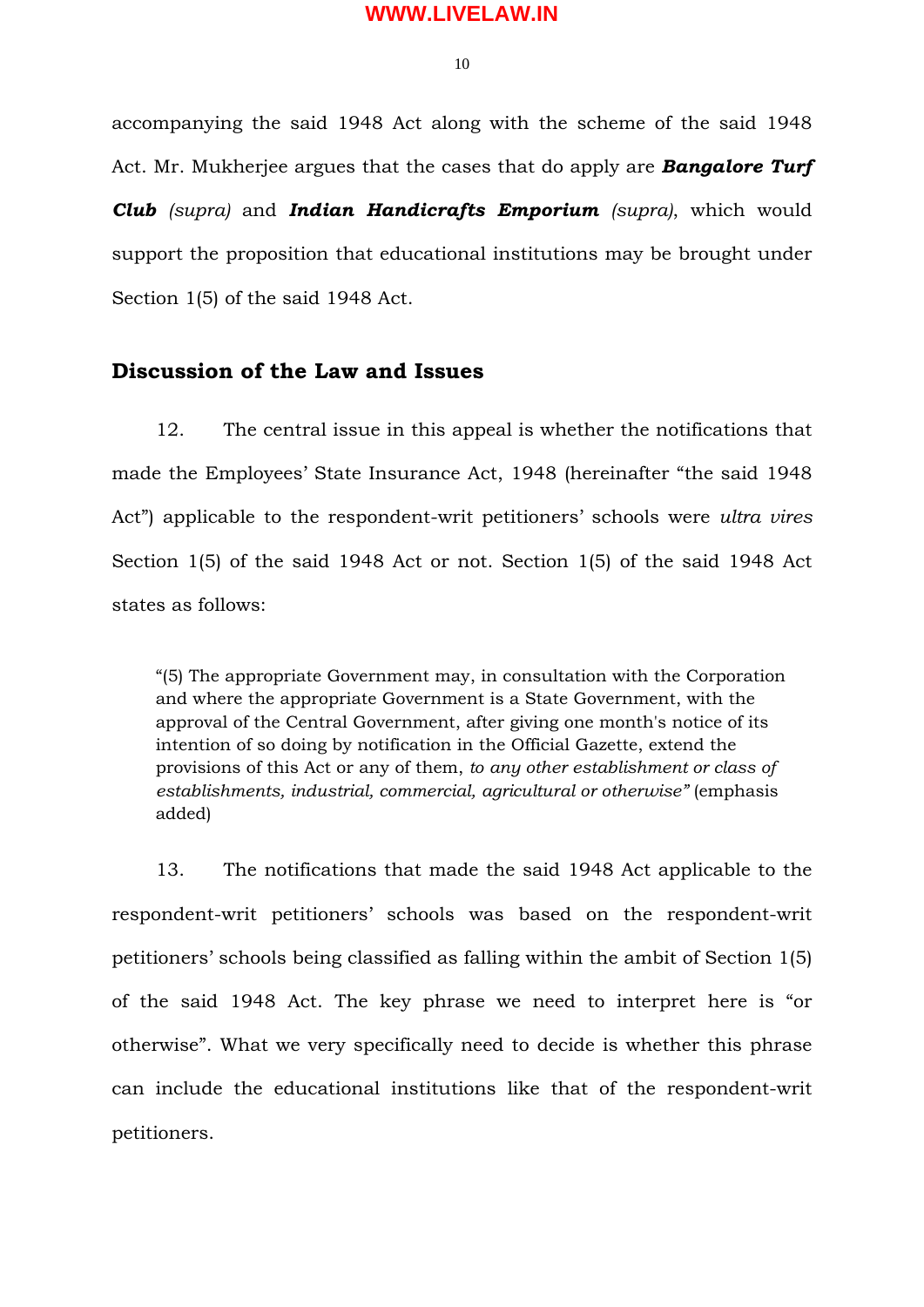11

14. The learned counsel for the respondent-writ petitioners argues that the phrase "or otherwise" in Section 1(5) must be interpreted *ejusdem generis*. The phrase *ejusdem generis* and its applicability as a rule or principle of statutory interpretation and construction has been explained in various legal and judicial dictionaries. The relevant passages from the said dictionaries are set out hereinbelow:-

### *Black's Law Dictionary* **(10th edn.)** at p. 631:

'**ejusdem generis**…..[Latin "of the same kind or class"] (17c) **1.** A canon of construction holding that when a general word or phrase follows a list of specifics, the general word or phrase will be interpreted to include only items of the same class as those listed. For example, in the phrase horses, cattle, sheep, pigs, goats, or any other farm animals, the general language or any other farm animals – despite its seeming breadth – would probably be held to include only four-legged, hoofed mammals typically found on farms, and thus would exclude chickens. – Also termed Lord Tenterden's rule. Cf. EXPRESSIO UNIUS EST EXCLUSIO ALTERIUS; NOSCITUR A SOCIIS; RULE OF RANK.**2.** Loosely, NOSCITUR A SOCIIS.

"Of these canons, ejusdem generis, still occasionally applied today, provides that when a list of specific words is followed by a broader or more general term, the broader term is interpreted to include only potential members of a class similar to those denoted by the specific words. An example from the sixteenth century is the *Archbishop of Canterbury's case*, in which the King's Bench used the principle in interpreting a statute that contained a list of 'inferior' means of conveyance, followed by the phrase 'or any other means.' Even though 'any other means' would seem to include all other types of conveyance, the court limited this catchall phrase to other inferior means of conveyance by an act of Parliament. *Obviously, these canons or maxims presuppose both a careful drafting of the text and a close reading by the judges interpreting it*." *Peter M. Tiersma, Parchment Paper Pixels: Law and the Technologies of Communication 152 (2010).*' (emphasis added)

*Judicial Dictionary* **(15thedn., 2011, Vol. 1)** at p. 565:

**'Rule explained.** When in a statute, particular classes are mentioned by name and then are followed by general words, the general words are sometimes construed ejusdem generis i.e. limited to the same category or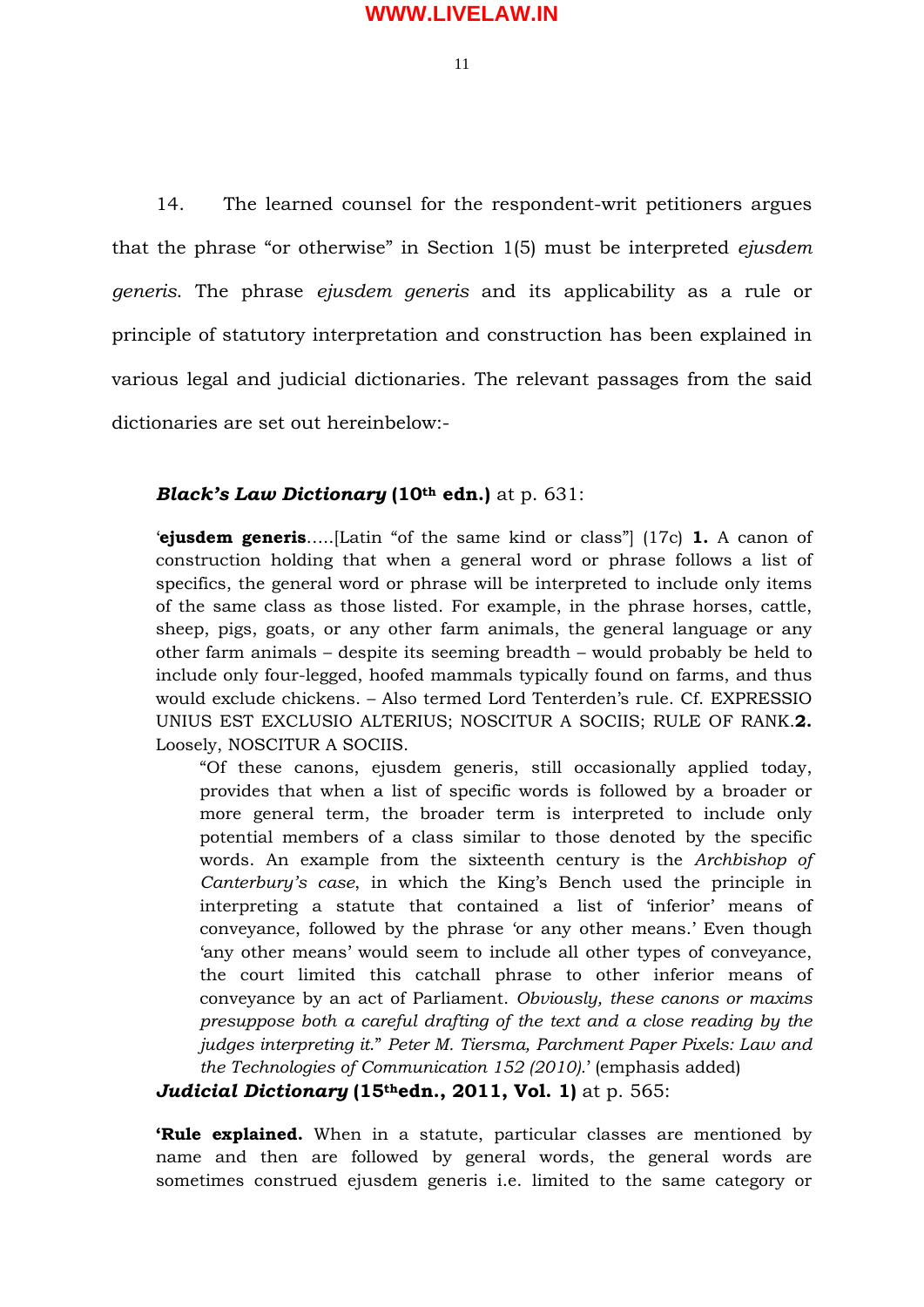$12$ 

genus comprehended by the particular words. But it is *not necessary that this rule must always apply*. The nature of the special words and the general words must be considered before the rule is applied. It follows, therefore, that interpretation *ejusdem generis* or *noscitur a sociis* need not always be made when words showing particular classes are followed by general words. Before the general words can be so interpreted, *there must be a genus constituted or a category disclosed with reference to which the general words can and are intended to be restricted*. [*Jagdish Chandra Gupta v Kajaria Traders (India) Ltd* AIR 1964 SC 1882, [1964] 8 SCR 50, (1965) 1 SCJ 249, (1964) 1 SCWR 675, 66 BLR 709, (1964) ALJ 971, (1965) MPLJ 34, (1963) LJ 45].'

**'Rule.** Is one to be applied with *caution* and *not pushed too far*, as in the case of many decisions, which treat it as automatically applicable, and not as being, what it is, a *mere presumption, in the absence of other indications of the intention of the legislature*. [State of Bombay v Ali Gulshan Air 1955 SC 810, 812]

It is essential for application of the 'ejusdem generis rule' that enumerated things *before the general wordsmust constitute a category or a genus*. [*Housing Board of Haryana v Haryana Housing Board Employees' Union* (1996) 1 SCC 95, 108 (SC)]' (emphasis added)

# *The Major Law Lexicon* **(4thedn., 2010, Vol. 3)** at p. 2255:

'The *ejusdem generis* rule strives to reconcile the incompatibility between specific and general words. This doctrine applies when:

(i) the statute contains an enumeration of specific words;

(ii) the subjects or enumeration constitute a class or category;

(iii) that class or category is not exhausted by the enumeration;

(iv) the general term follows the enumeration;

(v) there is no indication of a different legislative intent. *Amar Chandra Chakraborty v. Colletor of Excise,* AIR 1972 SC 1863, 1868, para 9; *ACCE v. RamdevTabacco Co.,* 1991 (51) ELT 631 (SC)"

# 15. Furthermore, in *Lila Vati Bai v. State of Bombay,* **A.I.R.**

**1957 S.C. 521**, the Hon'ble Supreme Court was considering the words "or

otherwise" appearing in the Explanation to Section 6(4)(a) of the Bombay

Land Requisition (Second Amendment) Act, 1950. The Sections 5, 6 and 13

of the said Act, after the amendments, that were considered by the Hon'ble

Supreme Court are in these terms:-

"5. (1) If in the opinion of the State Government it is necessary or expedient so to do, the State Government may by order in writing requisition any land for purpose, of the State or any other public purpose: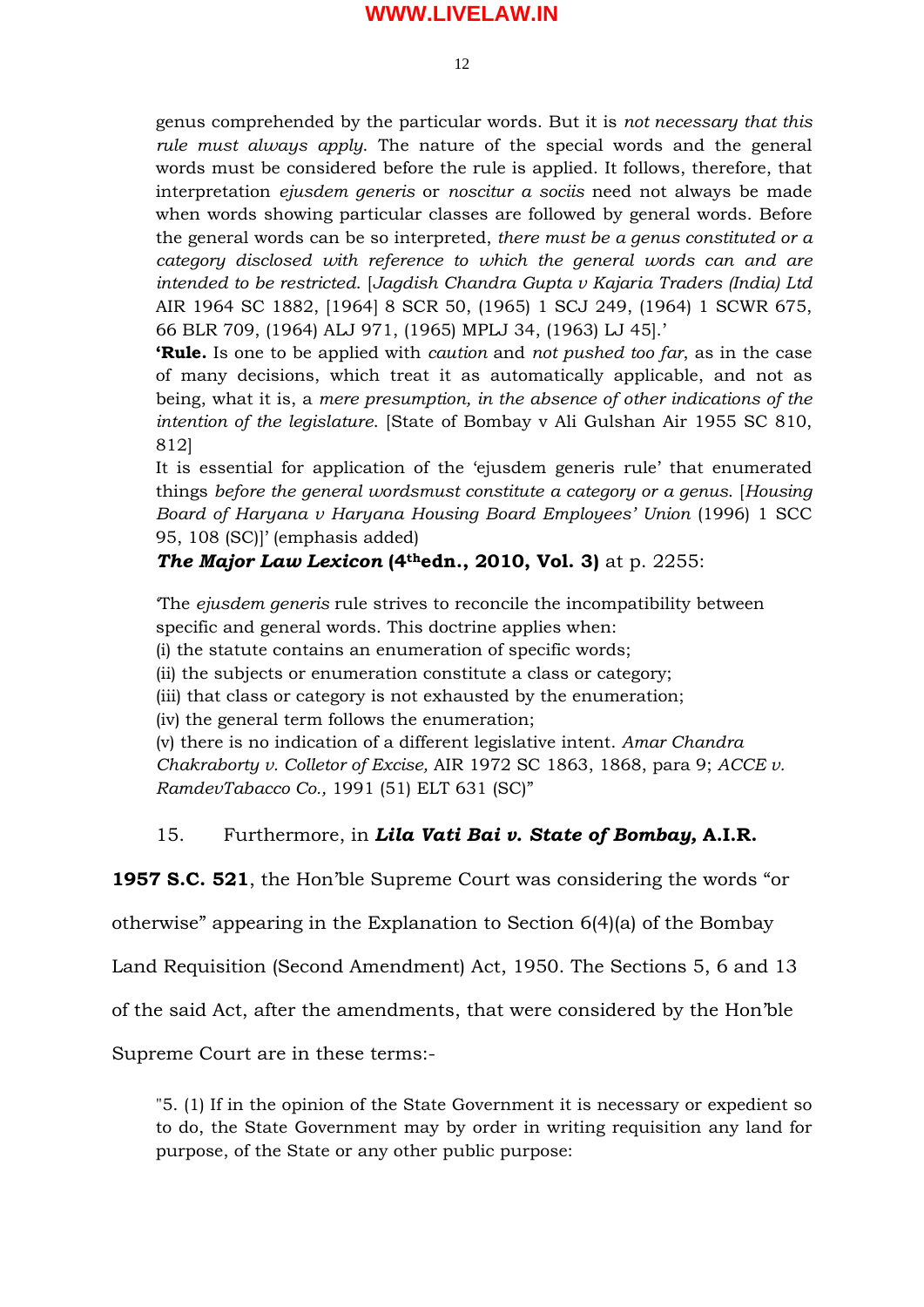13

Provided that no building or part thereof wherein the owner, the landlord or the tenant, as the case may be, has actually resided for a continuous period of six months immediately preceding the date of the order shall be requisitioned under this section.

(2) Where any building or part thereof is to be requisitioned under sub-section (1), the State Government shall make such enquiry as it deems fit and make a declaration in the order of requisition that the owner, the landlord or the tenant, as the case may be, has not actually resided therein for a continuous period of six months immediately preceding the date of the order and such declaration shall be conclusive evidence that the owner, landlord or tenant has not so resided……..

6.(1) If any premises situate in ail area specified by the State Government by notification in the Official Gazette, are vacant on the date of such notification and wherever any such premises are vacant or become vacant after such date by reason of the landlord, the tenant or the sub-tenant, as the case may be, ceasing to occupy the premises or by reason of the release of the premises from requisition or by reason of the premises being newly erected or reconstructed or for any other reason the landlord of such premises shall give intimation thereof in the prescribed form to an officer authorised in this behalf by the State Government……

(4) Whether or not an intimation under sub-section (1) is given and notwithstanding anything contained in section 5, the State Government may by order in writing-

(a) requisition the premises for the purpose of the State or any other public purpose and may use or deal with the premises for any such purpose in such manner as may appear to it to be expedient, or

Provided that where an order is to be made under clause (a) requisitioning the premises in respect of which no intimation is given by the landlord, the State Government shall make such inquiry as it deems fit and make a declaration in the order that the promises were vacant or had become vacant, on or after the date referred to in sub- section (1) and such declaration shall be conclusive evidence that the premises were or had so become vacant:

*Explanation*-For the purposes of this section,-

(a) premises which are in the occupation of the landlord, the tenant or the sub-tenant, as the case may be, shall be deemed to be or become vacant when such landlord ceases to be in occupation or when such tenant or sub-tenant ceases to be in occupation upon termination of his tenancy, eviction, assignment or transfer in any other manner of his interest in the premises *or otherwise*, notwithstanding any instrument or occupation by any other person prior to the date when such landlord, tenant or sub-tenant so ceases to be in occupation;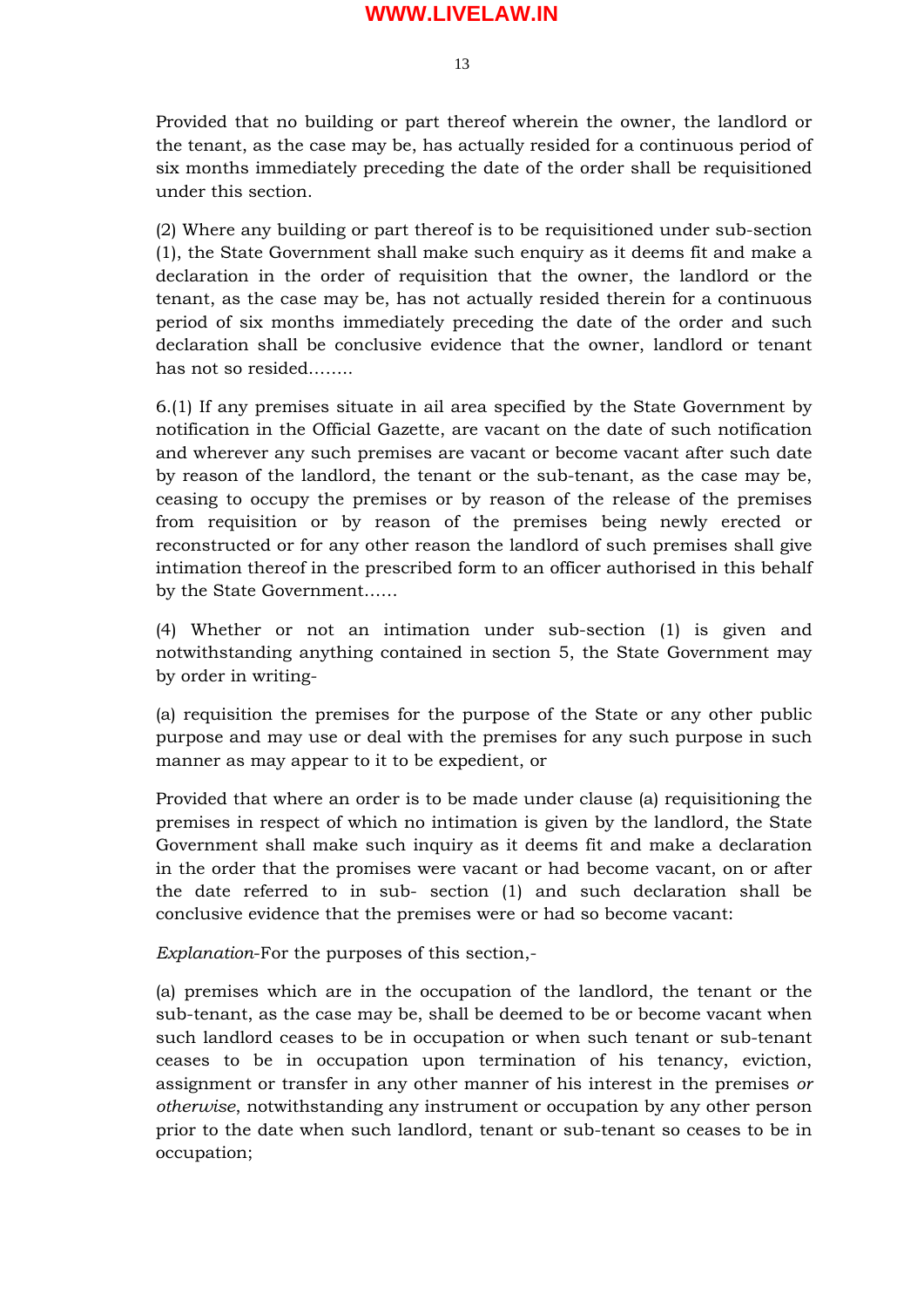14

13.(1) Every order made under ss. 5,  $\underline{6}$ ,  $\underline{7}$ ,  $\underline{8-A}$  or  $8-B$  or sub-section (7) of section 9 or section 12 shall-

(a) if it is an order of a general nature or affecting a class of persons, be published in the mariner prescribed by rules made in this behalf -

(b) if it is an order affecting an individual, corporation, or firm, be served in the manner provided for the service of a summons in Rule 2 of Order XXIX or Rule 3 of Order XXX, as the case may be, in the First Schedule of the Code of Civil Procedure, 1908 ;

(c) if it is an order affecting an individual person other than a corporation or firm, be served on the person-

(i) personally, by delivering or tendering to him the order, or

(ii) by post, or

(iii) where the person cannot be found, by leaving an authentic copy of the order with some adult male member of his family or by affixing such copy to some conspicuous part of the premises in which he is known to have last resided or carried on business or worked for gain.

(2) Where a question arises whether a person was duly informed of an order made in pursuance of sections 5, 6, 7, 8-A or 8-B or, sub-section (7) of section 9 or section 12 compliance with the requirements of subsection (1) shall be conclusive proof that he was so informed; but failure to comply with the said requirements shall not preclude proof by other means that he was so informed, or affect the validity of the order." (emphasis added)

The words "or otherwise" were interpreted in paragraph 11 of the said judgment which reads:

" The argument proceeds further to the effect that in the instant case admittedly there was no termination, eviction, assignment or transfer and that the words " or otherwise " must be construed as ejusdem generis with the, words immediately preceding them: observed that by so doing they will be cutting down the intendment of the provisions of the statute when clearly the word,,; "or otherwise" had been used with a contrary intention. The rule of ejusdem generis is intended to be applied where general words have been used following particular and specific words of the same nature on the established rule of construction that the legislature presumed to use the general words in a restricted sense; that is to say, as belonging to the same genus as the particular and specific words. Such a restricted meaning has to be given to words of general import only where the context of the whole scheme of legislation requires it. But where the context and the object and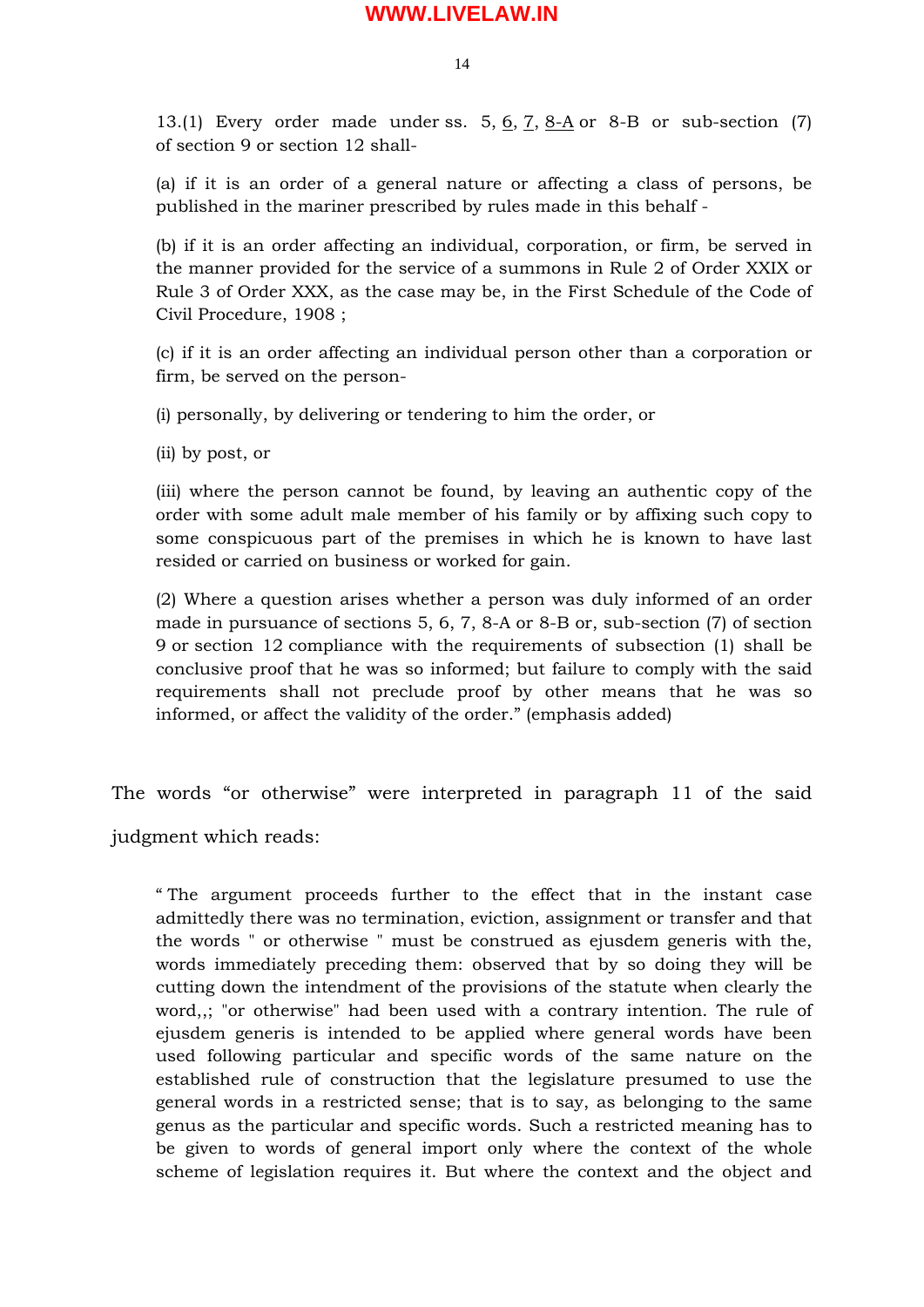15

mischief of the enactment do not require such restricted meaning to be attached to words of general import, it becomes the duty of the courts to give those words their plain and ordinary meaning. *In our opinion, in the context of the object and mischief of the enactment there is no room for the application of the rule of ejusdem generis. Hence it follows that the vacancy as declared by the order impugned in this case, even though it may not be covered by the specific words used, is certainly covered by the legal import of the words "or otherwise"*. (emphasis added)

16. As would be gleaned from these learned authorities, the rule of *ejusdem generis* is not to be applied *inflexibly* and *invariably*. It is a rule that operates only to give us a rebuttable presumption that the words of the statute are restricted in application to a certain 'genus' of things because the statute is not able to exhaustively provide all the elements that would conceivably fall within that genus. In other words, the rule of *ejusdem generis* restricts interpretation only when the words of a statute are categorical in their application and it is cumbersome, impossible, unnecessary or imprudent to seek to enumerate all the constituents of the category to which the statute is made applicable. Even then, *the application of the rule must be appreciative of the context of the genus and the enumeration of the specie*. The rule of *ejusdem generis* does not apply when the words of a statute seek not to provide a category to which it will apply but merely provide a non-exhaustive list of the things to which the statute will apply. That apart, the rule of *ejusdem generis cannot contradict legislative intent* and must either give way to a purposive interpretation if such an interpretation is found to run contrary to the rule or *be applied in consonance with the purposive interpretation of the statute*. Therefore, the natural questions we need ask ourselves now is, firstly, whether the said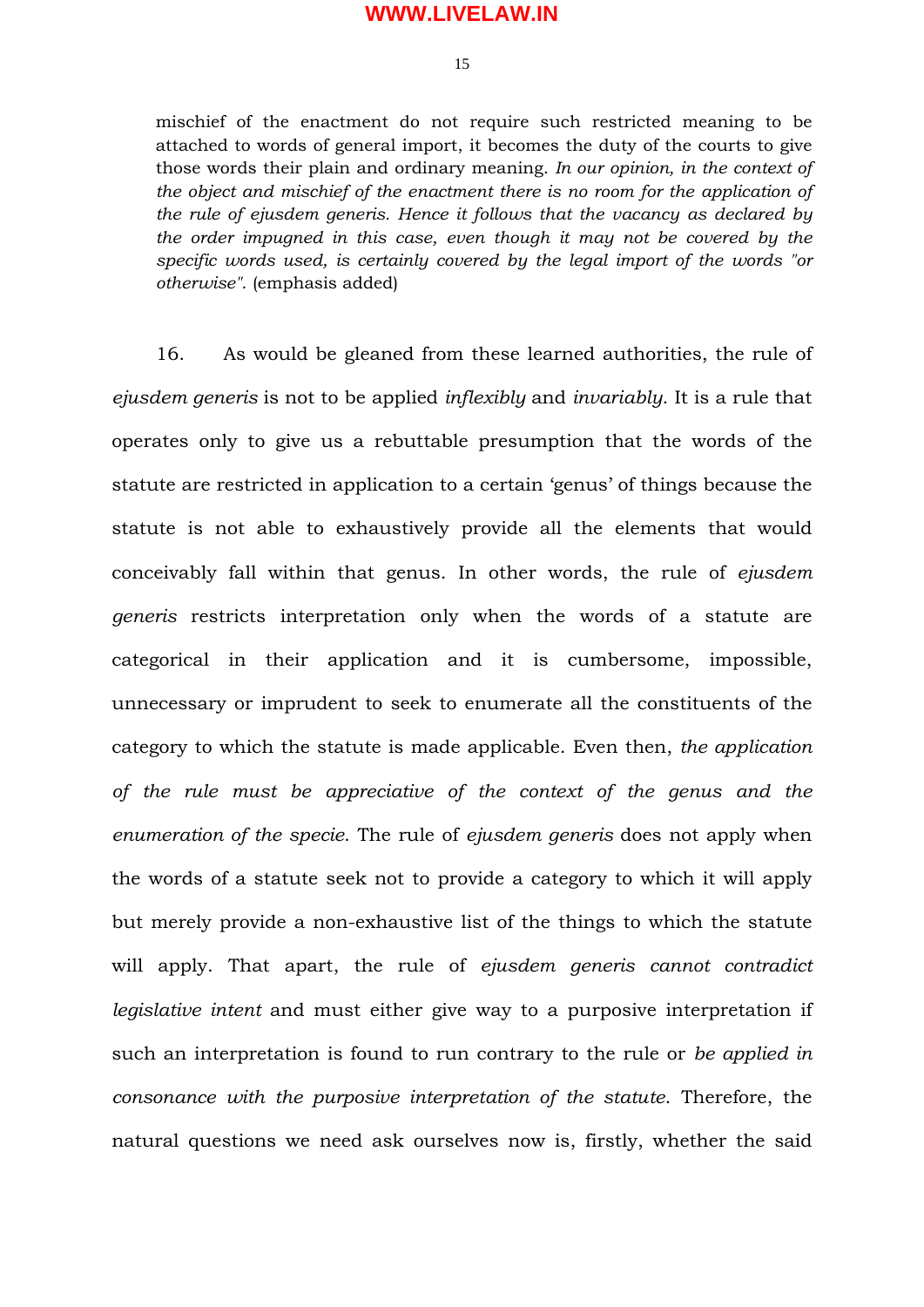16

1948 Act in Section 1(5) creates a genus beyond which we cannot traverse in interpreting the phrase "or otherwise", and secondly, what effect does an examination of the purpose of and legislative intent behind the said 1948 Act have on this *ejusdem generis* understanding of Section 1(5).

17. It would seem the primary authority on the existence of a genus to which the phrase "or otherwise" is conceivably attached in Section 1(5) of the said 1948 Act is *Bangalore Turf Club Ltd. v. Employees' State* **Insurance Corpn., (2014) 9 S.C.C. 657**, where it is stated (at paragraph 6) that:

'6. The meaning of the words "or otherwise" after the words "industrial, commercial or agricultural" establishments in sub-section (5) of section 1 indicates that the Government can extend the ESI Act or any portion thereof to any other establishment or class of establishments. The genus lies in the words "any other establishment or class of establishments'. The three words industrial, commercial and agricultural represent a specie. Since the legislature *did not want to restrict the operation of the ESI act to these three species, [it] has used the catch words "or otherwise"*.' (emphasis added)

Needless to say, this understanding of Section 1(5) of the said 1948 Act would negate the argument put forth by the learned counsel for the respondent-writ petitioner that the phrase "or otherwise" in Section 1(5) should be interpreted *ejusdem generis/noscitur a sociis* to include establishments that may be a specie within the genus "industrial, commercial and agricultural". Indeed, that does not mean that *ejusdem generis* interpretation is not to be carried out here, there is still an identifiable genus of "establishment or class of establishments" to which the phrase "or otherwise" is attached, it is only that the genus to which that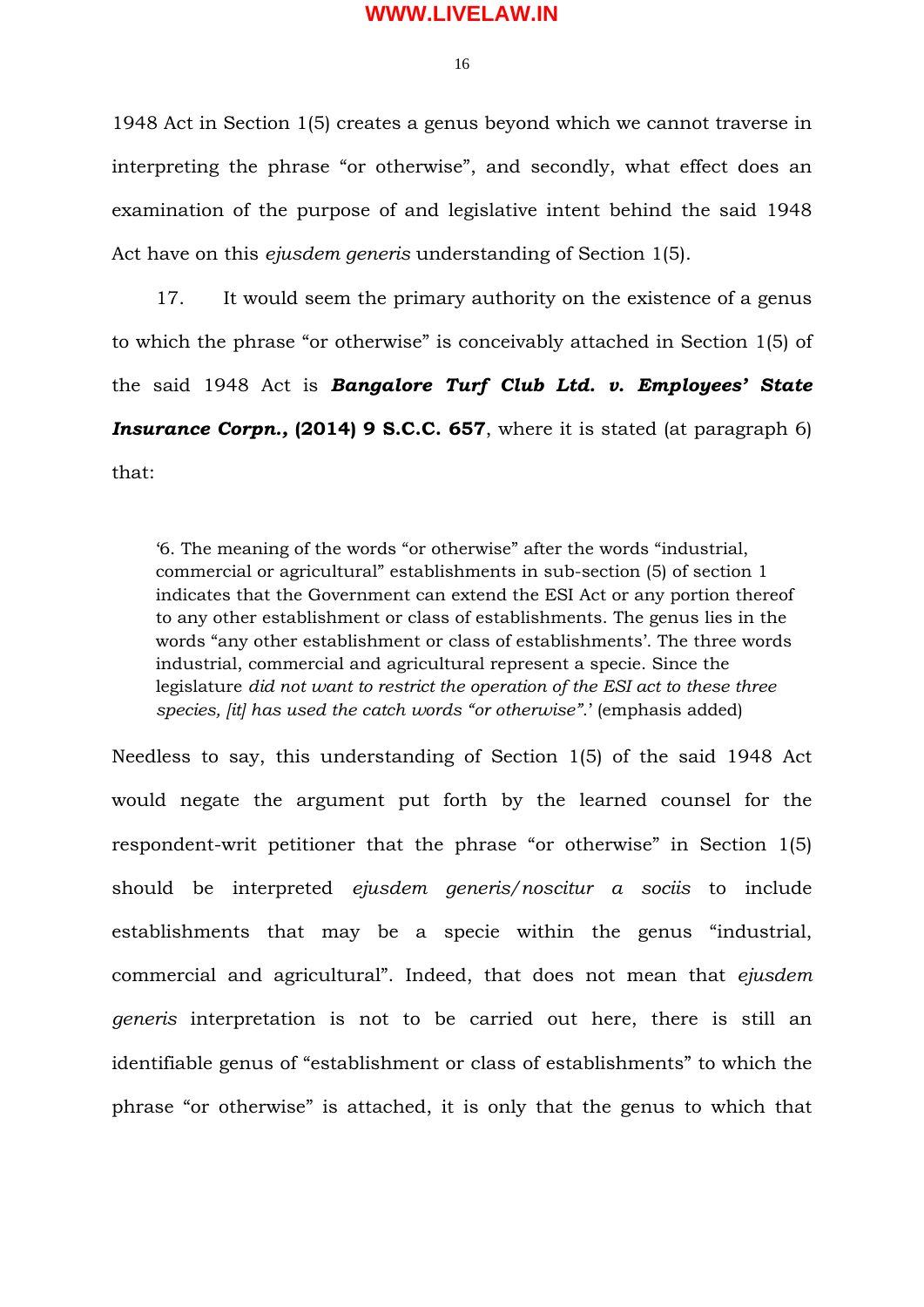17

phrase is attached is far wider than the purported class of industrial, commercial or agricultural establishments.

18. Keeping this point in mind, let us now consider whether an educational institution like the ones owned and managed by the respondent-writ petitioners may fall within the meaning of the word 'establishment'. The starting point for interpreting the word 'establishment' would be to look at the Statement of Objects and Reasons accompanying the Amendment Act No. 29 of 1989, whereby the applicability of the said 1948 Act to an 'establishment' other than factories was introduced. In paragraph 3(i) of the Statement of Objects and Reasons to the Amending Act No. 29 of 1989, it is stated that:

"Under the existing provisions, the Act is, in the first instance, applicable to factories. The Act can be extended to an establishment only after giving six months, notice to that effect. This creates difficulties in implementing the Act in areas where there are few factories. It is, therefore, now proposed to make this Act applicable simultaneously to factories and other establishments where the Act is applicable in a State to such factories and other establishments in any other parts of the State."

This statement as to the intent of the legislature, even if not completely illuminative of the kinds of establishments, apart from factories, that the said 1958 Act may apply to, certainly tells us that the ambit of the Act's applicability to different kinds of establishments is meant to be wide and expansive rather than narrow or restricted. To put it another way, it tells us that the word 'establishment' is not to be understood narrowly but is to be interpreted as including a wide range of things that are capable of being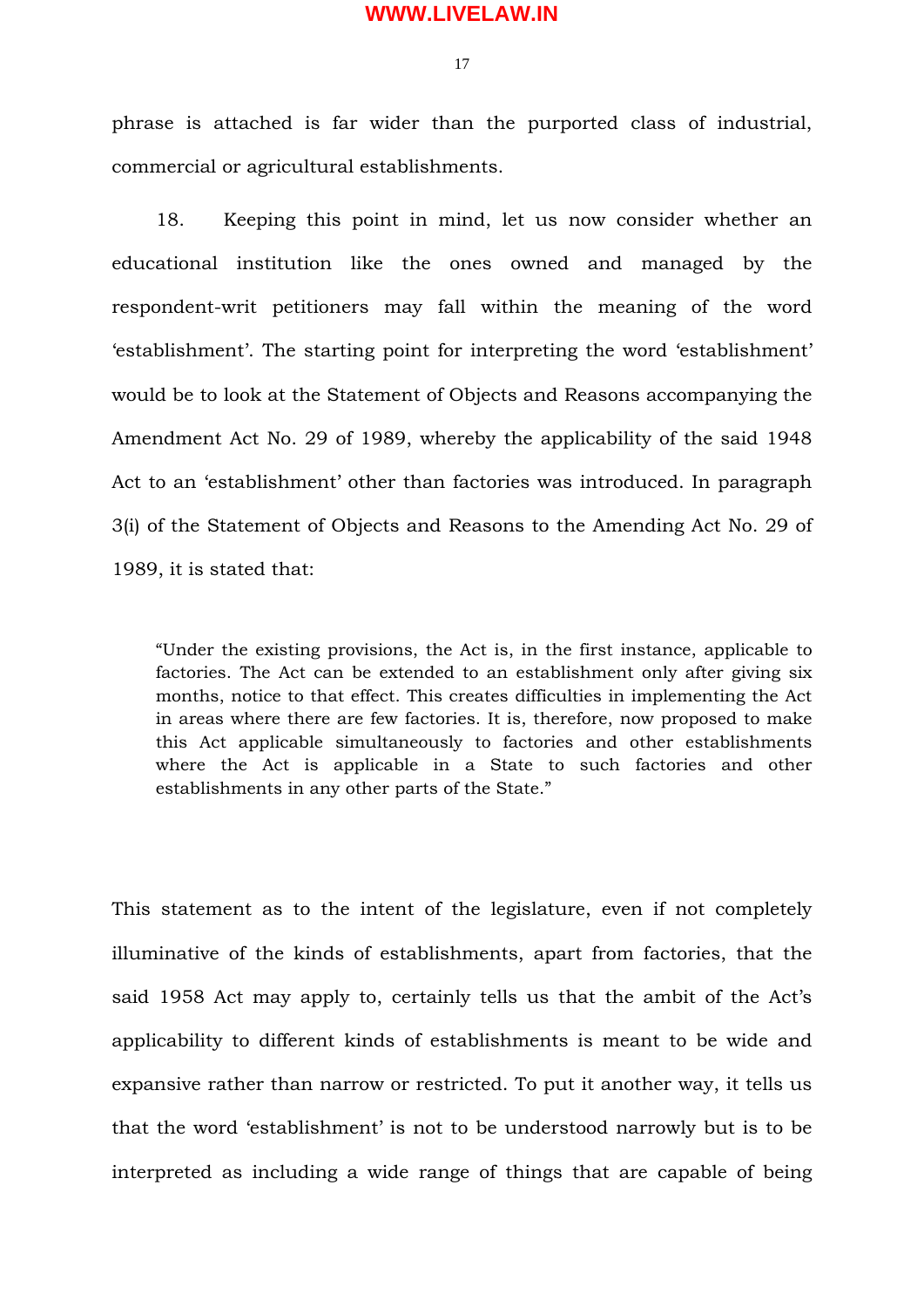18

described as such. This point is further reinforced when we consider the fact that the said 1948 Act is, as submitted by the learned Senior Counsel for the appellants, made under entry 23, 24 of List III of the 7th Schedule of the Constitution of India, which empowers Parliament to legislate on social security, social insurance and maternity benefits to employees. This clearly means that a social welfare objective underpins the said 1948 Act and it must interpreted with that object in mind so as to ensure that a narrow construction of the words of the statute does not infringe the clear purpose of the Act, i.e. to bring about social welfare, without, of course, doing violence to the language of the statute (*Bangalore Turf Club (supra)* at paragraph 21).

19. This general understanding that the said 1948 Act must be interpreted broadly, in keeping with the social welfare objective that underpins the said 1948 Act, has been condensed and reinforced with regard to the interpretation of the word 'establishment' in Section 1(5) of the said 1948 Act by the Supreme Court in *Bangalore Turf Club (supra)* at paragraph 37:

'The term "establishment" would mean the place for transacting any business, trade or profession or work connected with or incidental to or ancillary thereto. *It is true that the definition in dictionaries is the conventional definition attributed to trade or commerce, but it cannot be wholly valid for the purpose of constructing social welfare legislation in a modern welfare State.* The test of finding out whether professional activity falls within the meaning of the expression "establishment" is *whether the activity is systematically and habitually undertaken for the production or distribution of goods and service to the community with the help of employees in the manner of a trade or business in such an undertaking.*' (emphasis added)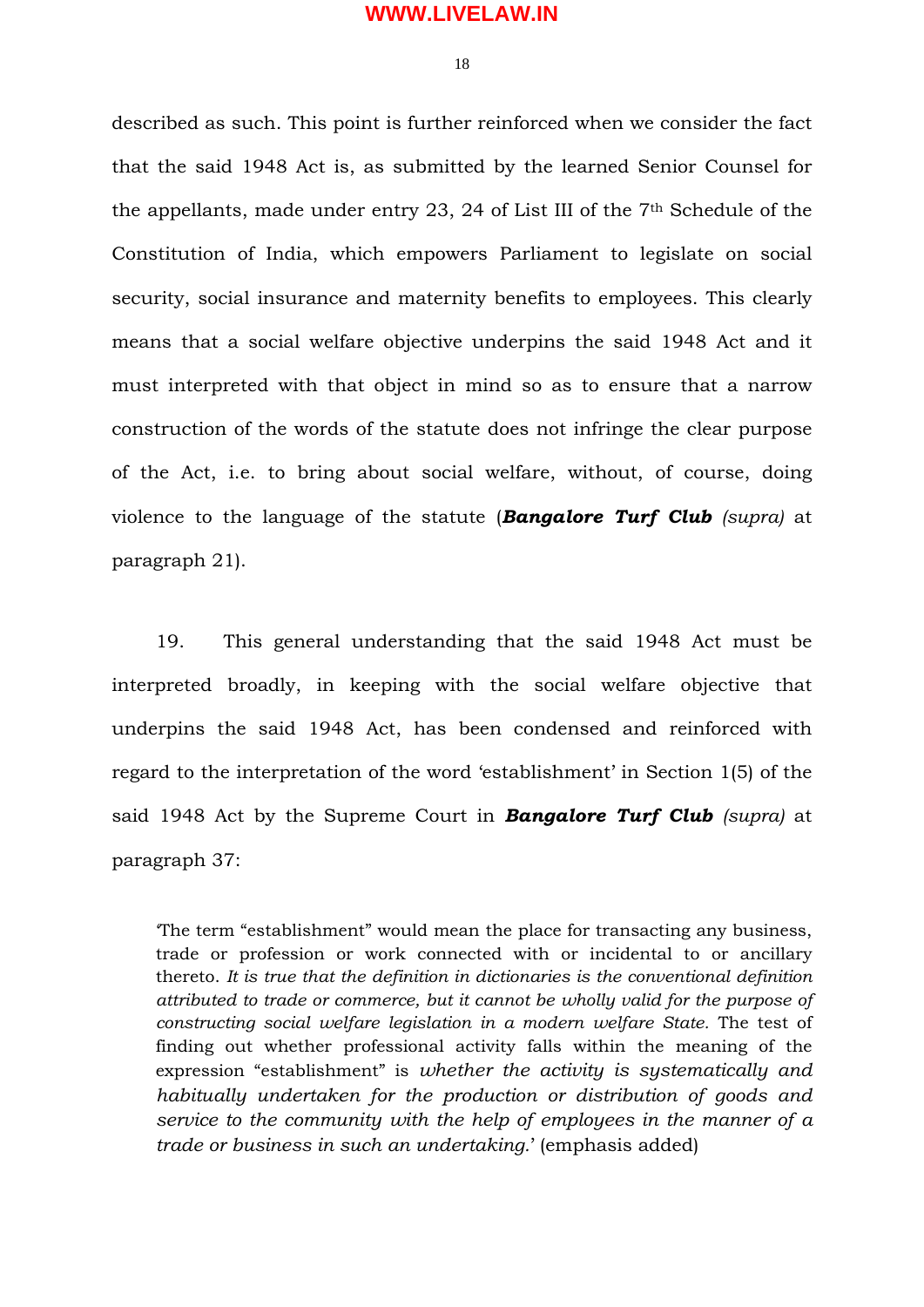19

This passage in the judgment in *Bangalore Turf Club (supra)* is of critical importance to us. Now, counsel for the respondent-writ petitioners has argued that in stating as such, the Supreme Court was only deciding whether a shop could come within the meaning of the word establishment, which implies that this passage of the law has no application to our case. But that argument is exceedingly weak simply because this statement of the law is very much a generalised enunciation of what makes something an establishment under Section 1(5) of the said 1948 Act. It truly frames the interpretation of the word 'establishment' in the widest possible terms with regard to the context of the legislation. The judgment emphasises that not only does the word 'establishment' encompass the traditional understanding of a place where business is transacted but also includes such places where activities of a professional nature are systematically or habitually undertaken for providing goods and services to the community with the help of employees. In other words, it enunciates that if something behaves like an establishment with transactions being undertaken and goods or services being rendered in exchange for something, with the employment of persons for carrying out such transactions, then it is an establishment, even if it does not seem to have a trade or business being carried out by it *stricto sensu*. There is a clear intent by the Supreme Court here to cast the definition of an establishment within the meaning of the said 1948 Act as being wider than just a place where a business is conducted. The Supreme Court is at pains to emphasise that, in the context of a welfare legislation like the said 1948 Act, if there are activities akin to or analogous to some business activities being carried out in a place, like the systematic buying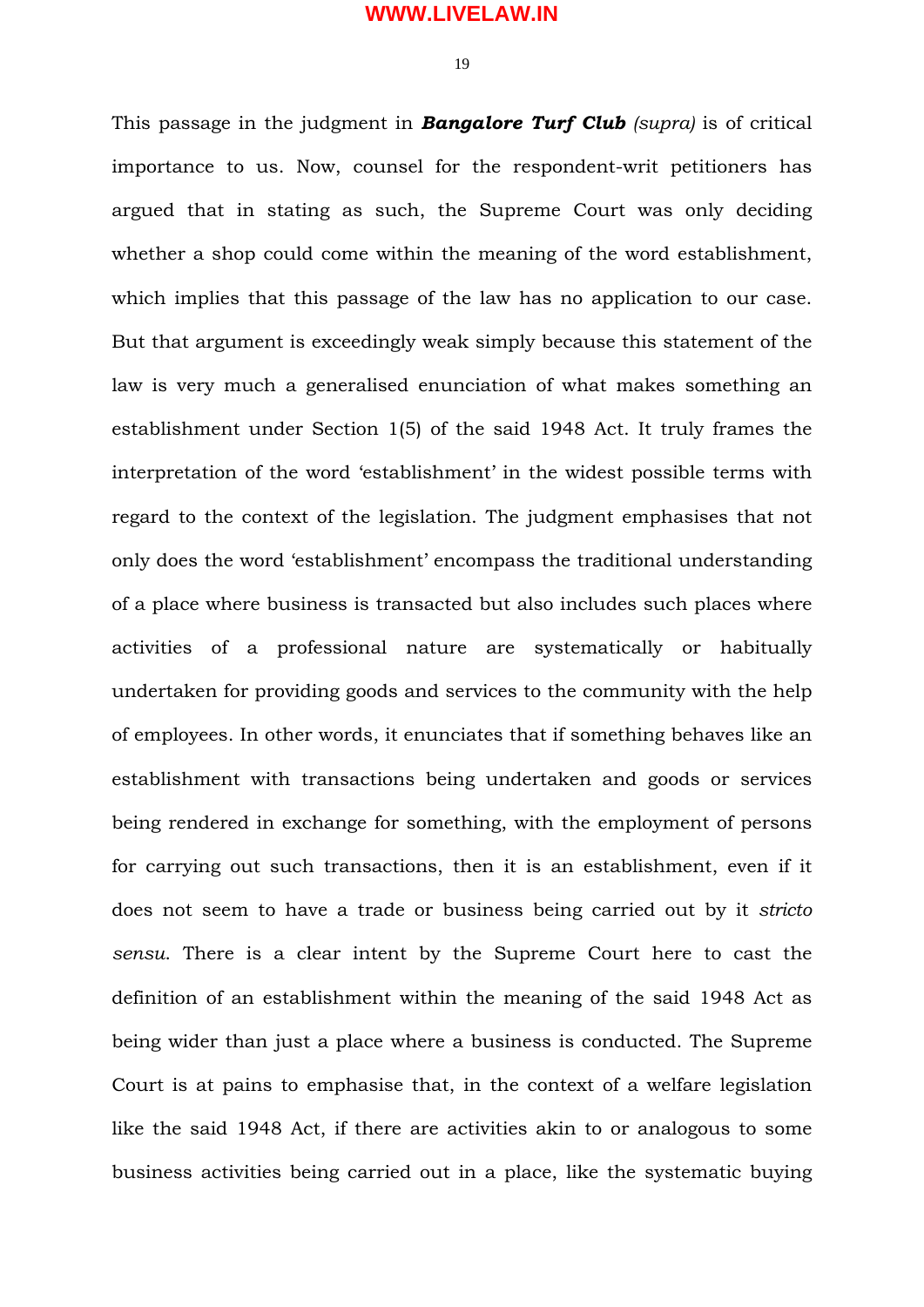$20$ 

and selling of a good or service, employment of persons, and so on, then such a place is an establishment.

20. We may buttress this wider understanding of the word establishment by making reference again to legal and judicial dictionaries, whilst keeping in mind the context and object of the said 1948 Act (See *Bangalore Turf Club (supra)* at paragraph 31):

*The Major Law Lexicon* **(4th edn., 2010, Vol. 3)** at p. 2401:

"'ESTABLISHMENT' includes *inter alia* 'an *institution* or place of business or manufacturing apparatus with a separate identifiable existence. [WEBSTER'S *International dictionary*, as relied in *Central Inland Water transport Corpn. v. Workman*, (1975) 4 SCC 348, 353-54, para 8]" (emphasis added)

*Judicial Dictionary* **(15th edn., 2011, Vol. 1)** at p. 598:

"**Establishment.** The dictionary meaning of 'establishment' as given in *Webster's International Dictionary* includes inter alia 'an *institution* or place of business, with it fixtures and organised staff; as large manufacturing establishment. [*Central Inland Water Transport Corporation Ltd v Their Workmen* (1975) 30 Fac LR 391 (SC)]" (emphasis added)

## *Black's Law Dictionary* (10<sup>th</sup> edn.) at p. 664:

"**establishment,** n. (15c)….2. an *institution* or place of business" (emphasis added)

The dictionaries speak in one voice in stating that an establishment is not

only a place of business but also includes a wider class of entities that can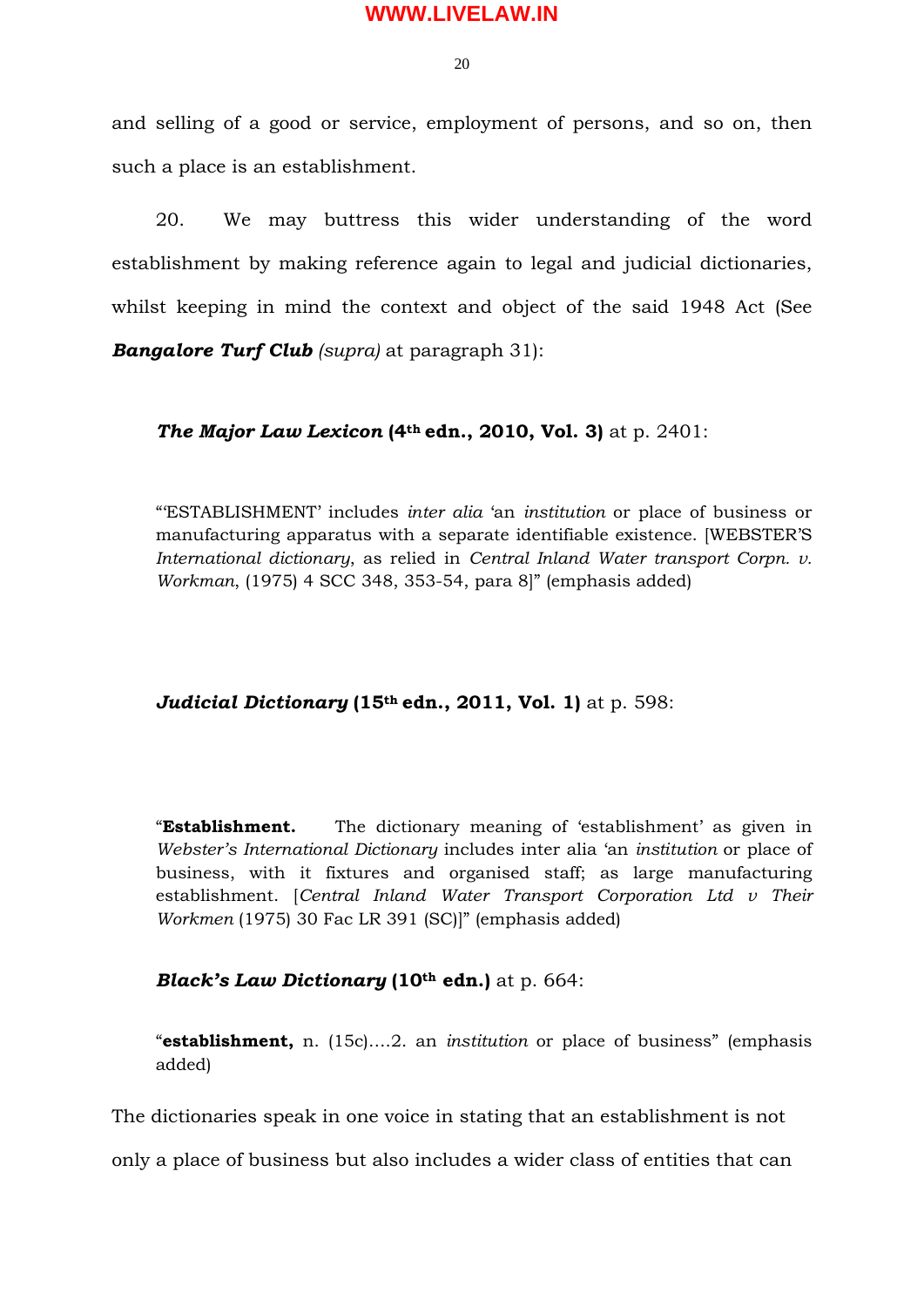$21$ 

be described as institutions. The dictionaries here tell us nothing that would be contrary to the object of the said 1948 Act, rather they only seek to reinforce the Supreme Court's postulations in *Bangalore Turf Club (supra)* that interpreting the word 'establishment' in the context of social welfare legislation requires us to construe it liberally.

21. To delve into even greater depth in construing the word 'establishment', we may look at the meaning of the word 'institution' as well in the dictionaries to see how it exactly fits within the meaning of the word establishment:

### *Black's Law Dictionary (10<sup>th</sup> edn.)* at p. 918:

"**institution.**(14c)….3. *An established organisation*, esp. one of a public character, such as a facility for the treatment of mentally disabled persons…." (emphasis added)

### *Judicial Dictionary* **(15th edn., 2011, Vol. 1)** at p. 841:

"**Institution.** According to the dictionary meaning, the term 'institution' means 'a body or organization of an association brought into being for the purpose of achieving some object'. *Oxford English Dictionary* defines an 'institution' as an '*establishment*, organisation or association, instituted for the promotion of some object especially one of public or general utility, religious, *charitable, educational*, etc.'. Other dictionaries define the same word as *organised society* established either by law or the authority of individuals for promoting any object, *public or social*. [*K V Krishna Rao v Sub-Collector, Oagole* AIR 1969 SC 563, (1969)1 SCJ 687, (1969) 2 SCA 255, (1969) 1 SCWR 999, (1969) 1 Mad LJ 83, (1969) 1 Andh WR 85]."(emphasis added)

*The Major Law Lexicon* **(4th edn., 2010, Vol. 3)** at p. 3446: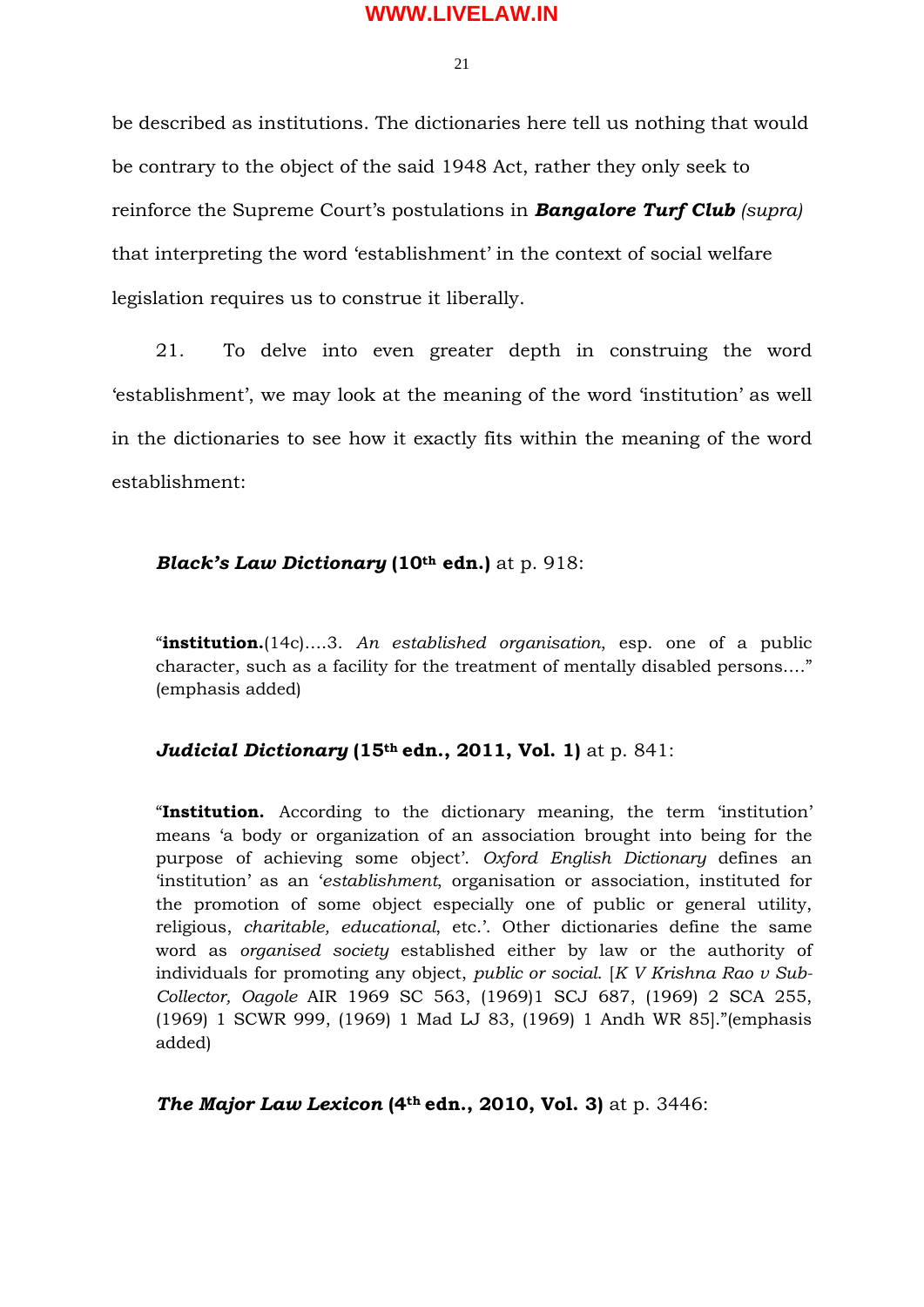$22$ 

"Organization, particularly one concerned with the promotion of specific subject or *some public object* (e.g. the Royal United Services Institution)"

"It is a little difficult to define, the meaning of the term 'institution' in the modern acceptation of the word. It means, I suppose, an undertaking formed to promote *some defined purpose having in view generally the instruction or education of the public*. It is the body (so to speak) called into existence to translate the purpose as conceived in the mind of the founders into a living and active principle. *Lord Mancnaghten in Mayor, etc. v. Mcadam,* 1896 AC 500*.*" (emphasis added)

Synthesising these dictionary meanings with those regarding the word establishment, we can say that an establishment, due it being synonymous in meaning to an institution, includes organisations that are religious, charitable or educational in nature and are formed to promote some defined purpose having in view, inter alia, education of the public. This may be read with the test put forth by the Supreme Court in *Bangalore Turf Club (supra)* at paragraph 37, to state that an *establishment includes an institution which is engaged in the act of achieving a certain purpose, mostly a public purpose (including charity and education), and in the process is engaged in employing persons for providing a good or service to the community*. This interpretation is very much in line with the need to interpret the said 1948 Act liberally due its beneficial nature and the social welfare objective underpinning it. It most certainly expands the purpose of the said 1948 Act to say that the class of establishments to which it may be applied includes organisations of a public or charitable or educational nature and it does not do any violence to the word establishment to say so either, rather it would be misinterpreting the word establishment to say that it may not include organisations of a public or charitable nature. Nowhere is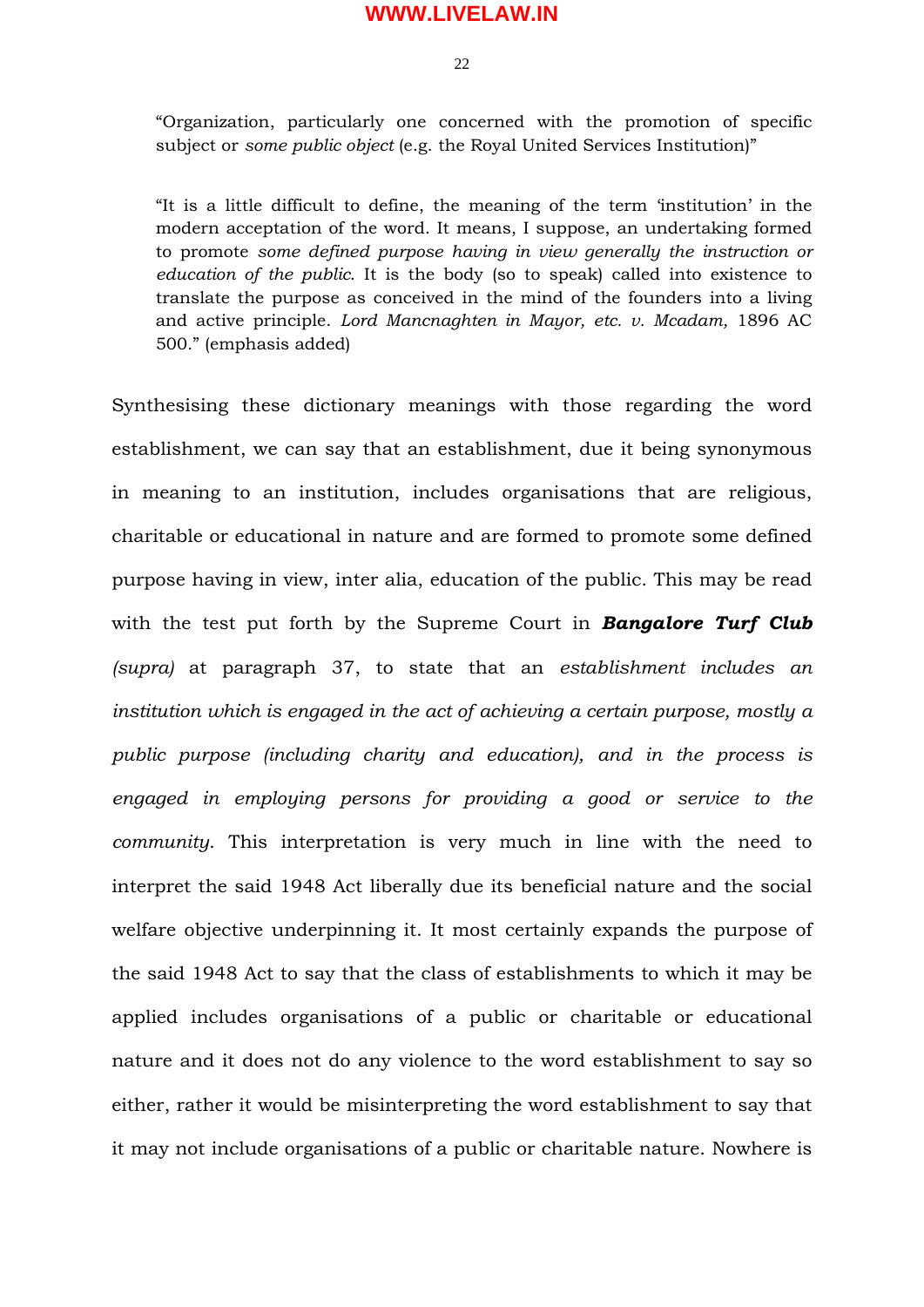$23$ 

this more firmly established than in the specie put forth as belonging to the genus 'establishment' in Section 1(5), which include establishments that are 'industrial', 'commercial', 'agricultural', "or otherwise". The word 'otherwise' here has clearly been placed to specify that the genus of establishments is not restricted to those organisations which are industrial, commercial or agricultural only but also includes organisations which can otherwise fall within the broad definition of the words "establishment or class of establishments"—which, as we have shown, includes institutions of a charitable nature or educational institutions. We are in agreement with the view expressed by the Karnataka High Court in *Management of Independent C.B.S.E. Schools Assocn. Karnataka v. Union of India,* **I.L.R. 2012 Kar. 2664.** We are also of the view that the phrase "or otherwise" as used in Section 1(5) of the said 1948 Act is wide enough to cover educational institutions. In fact, our view also finds support in a Division Bench judgment of the Allahabad High Court in *Maharishi Shiksha Sansthan & Anr. v. State of U.P. & Anr.,* **2009 (120) F.L.R. 332** at paragraph 5, which was followed by a learned Single Judge of this Hon'ble Court in *Salesian Province of Kolkata v. State of West Bengal***, 2011 (4) C.H.N. (Cal.) 456** at paragraph 16. In *Bangalore Water Supply and Sewerage Board v. A. Rajappa,* **A.I.R. 1978 S.C. 548**, the Supreme Court has concluded that education can be and is, in its *"institutional form*", an industry. In any case, an educational institution, whether a school or a university, has been treated as an 'industry' by the Supreme Court for the purposes of the Industrial Disputes Act, 1947 in *A. Sundaramabal v. Govt. of Goa, Daman & Diu & Ors.,* **A.I.R. 1988 S.C. 1700** at paragraphs 4 to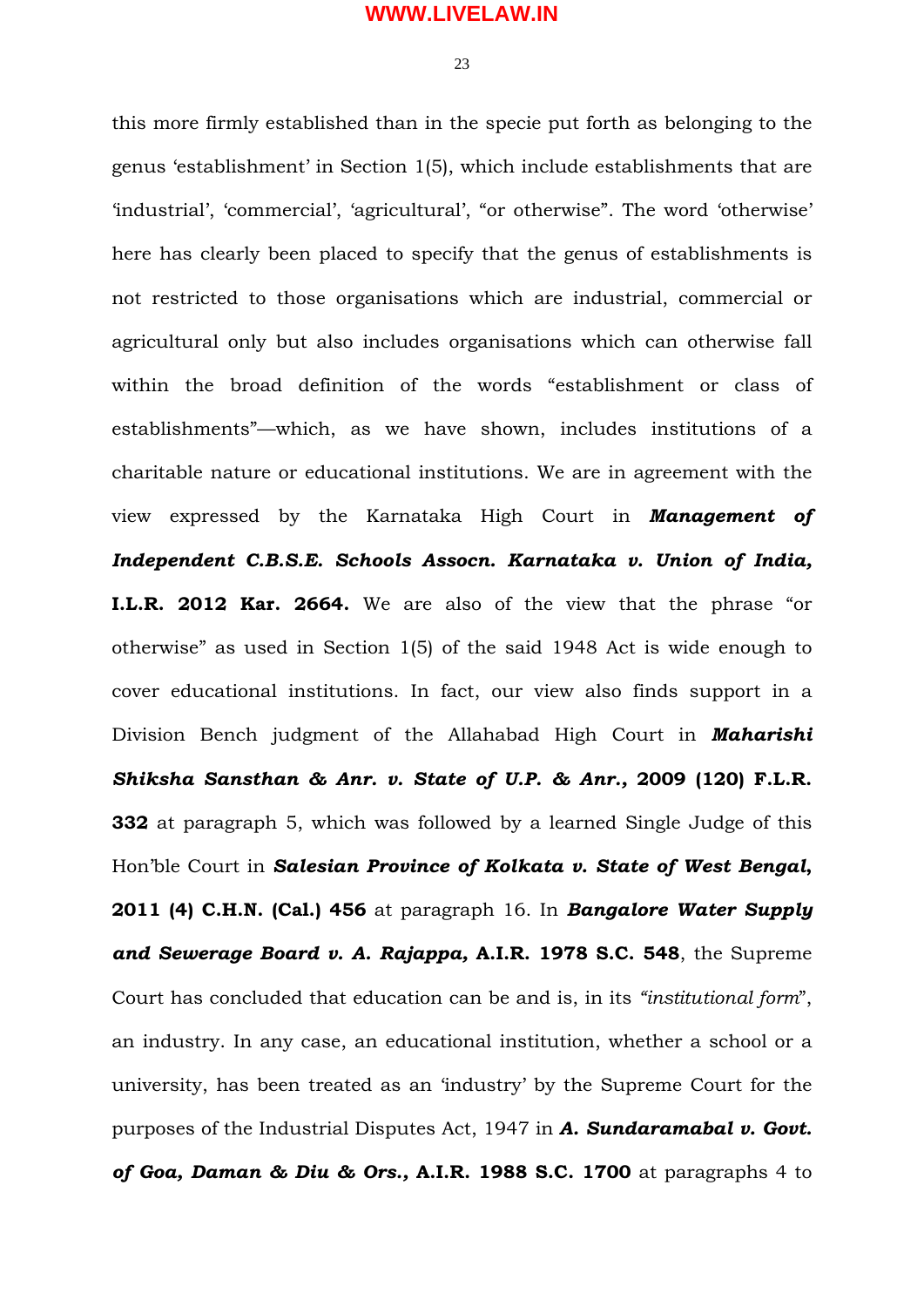$24$ 

6. Although we are not unmindful of the fact that legislative changes in Section 2(j) brought about by the Industrial Disputes (Amendment) Act, 46 of 1982 which, inter alia, includes an educational institution has not yet been notified it is gainsaying that both the Industrial Disputes Act, 1947 and the said 1948 Act are beneficial legislations, with one intending to provide a mechanism and bulwark of protection for employees seeking to air their grievances and the other intending to secure them certain benefits. The legislature thought that an educational institution could be an industry. So, the definition of industry in one may be transported and applied to the other without offending their respective purposes or context of application. Moreover, the traditional system of education in 'Gurukuls', which was essentially non-commercial, over the years has been replaced by the modern concept of 'Commerce in Education', making it more of an industry than anything else.

22. The learned counsel for the respondent-writ petitioner has placed great stress on the point that education as an activity is not considered a trade or a business but is merely a philanthropic activity and approach that is not for the purpose of profiteering, so an educational institution cannot be considered as falling within the ambit of the word establishment as used in Section 1(5) of the said 1948 Act. The cases on which the learned counsel places reliance are, firstly, *T.M.A. Pai Foundation & Ors. v. State of Karnataka & Ors.,* **(2002) 8 S.C.C. 481** at paragraphs 15, 16, 20 and 21, secondly, *P.A. Inamdar & Ors. v. State of Maharashtra & Ors.,* **(2005) 6 S.C.C. 537** at paragraphs 48 and 70,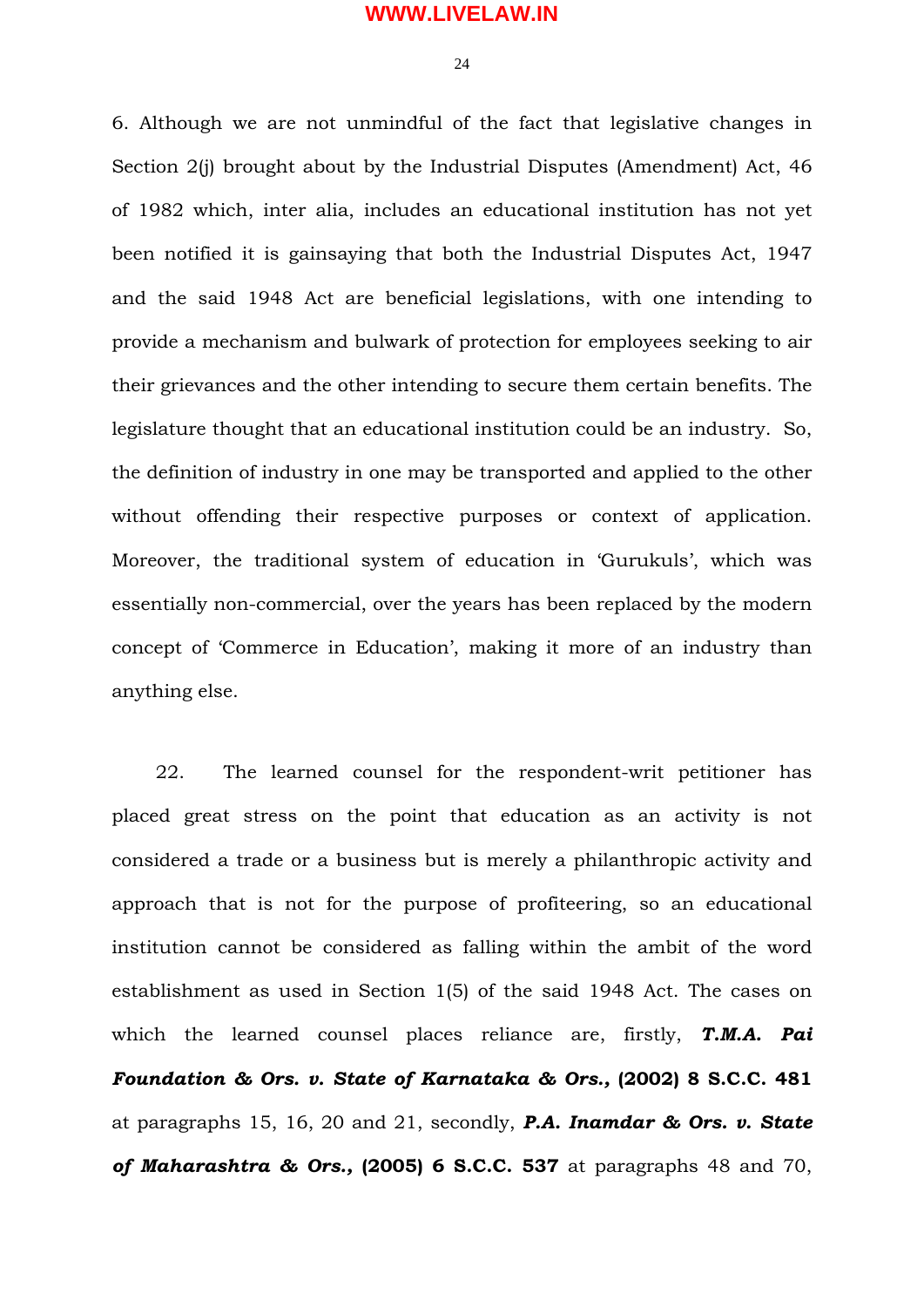$25$ 

and thirdly, *Modern Dental College and Research Centre & Ors. v. State of M.P. & Ors.,* **(2016) 7 S.C.C. 353** at paragraph 86. These aforesaid cases do not help the respondent-writ petitioners. For, in *Modern Dental College (supra)*, the Court explains that 'education' in not being a primarily economic activity but a welfare activity aimed at achieving a more egalitarian and prosperous society has to still be read in the context of imposing a regulatory mechanism on private unaided minority and non-minority institutions. The said decision felt that the imposition of such a regulatory structure was a necessity. In fact, Ms. Justice Bhanumati in Her Ladyship's separate opinion has observed that the hard reality is that private educational institutions are necessary in the present day context as they make investments, maintain high standards and provide quality education but that does not mean *that they cannot be regulated*—and such regulation can certainly extend to bringing private educational institutions under the said 1948 Act. As has been explained above, an institution engaged in giving education to the community is not precluded from being considered an establishment for the reason that it is not a trade or business. Rather, it is to be considered an establishment for that reason itself, provided it is engaged in employing persons and is giving a service to the community.

23. The impugned notifications extend the application of the said 1948 Act to, inter alia, educational institutions (including public, private, aided, or partially aided) run by individuals, trusts, societies or other organisations. Such organisations and institutions are by definition institutions either of a charitable nature or educational institutions, which